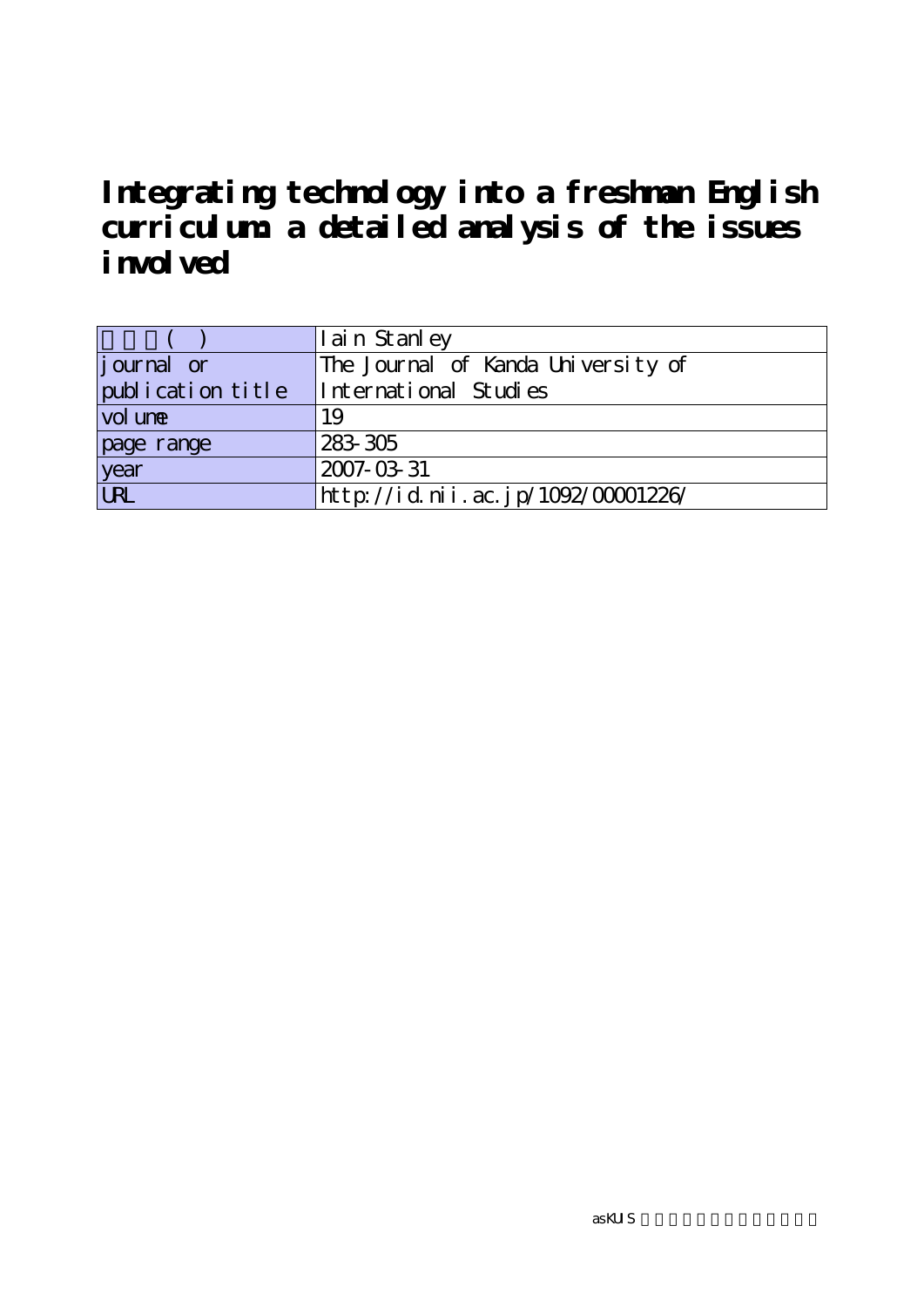Iain Stanley

### **Abstract**

The study looks at the different factors that need to be taken into account if technology is to be successfully integrated into a Freshmen English curriculum. Technology as a teaching tool is growing at an unprecedented rate but very often is still not being utilized as effectively as it could be. However, if it is used efficiently then so many new avenues are available to teachers to explore. Therefore this paper will focus on such issues as: the role of technology in curriculums; incorporating technology into curriculums; the skills teachers and students have in using technology; training teachers and students to use technology; and efficient ways of utilizing technology. It is proposed that if these issues are addressed then technology can become a more powerful and less stressful tool in the classroom for teachers and students alike.

# **Introduction**

Since its inception, the English program at KUIS has developed each year and evolved into a course of study unique to university students in Japan. Currently staffing over forty five highly qualified, native English speakers from various countries, the program endeavours to provide a learning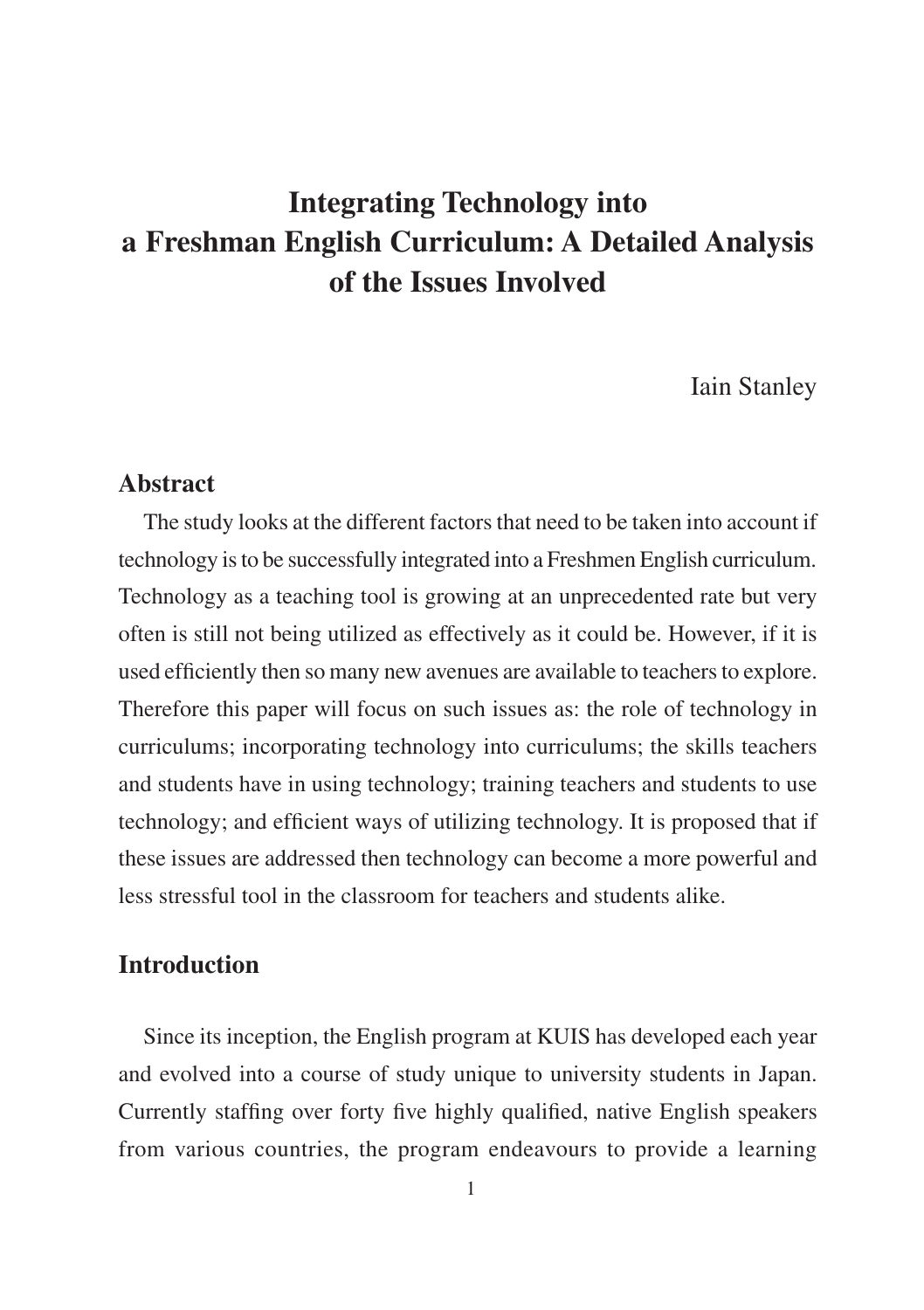environment that moves students away from the traditional modes of teaching they encounter during their schooling years, and introduce them to a style of learning that promotes autonomy and a high degree of personal control and responsibility. One course central to the program and its development is the Freshman English (FE) course; a course for first year students in the English Department that currently has approximately 450 students, divided into 16 classes and taught by 16 designated ELI teachers. The FE curriculum contains theme-based units and aims to engender individualisation, interdependence and interaction among students. A wide variety of methods are used by teachers to facilitate the goals of the FE curriculum, one of which is through the use of different forms of technology. However, the successful integration of technology into the FE curriculum is a work in progress and still requires a lot of attention. This paper will focus on the issues that need to be addressed so that technology can be integrated into the FE curriculum and utilized by teachers and students more efficiently. Therefore, the research questions are as follows:

#### **Research Questions**

- 1. Dose the use of technology have a place in the FE curriculum?
- 2. What are the logistical aspects involved in incorporating technology into the curriculum?
- 3. What are the capabilities of students and teachers in using technology?
- 4. How can teachers and students be trained to use technology to meet their respective needs more effectively?
- 5. What are some effective ways of incorporating technology into a curriculum?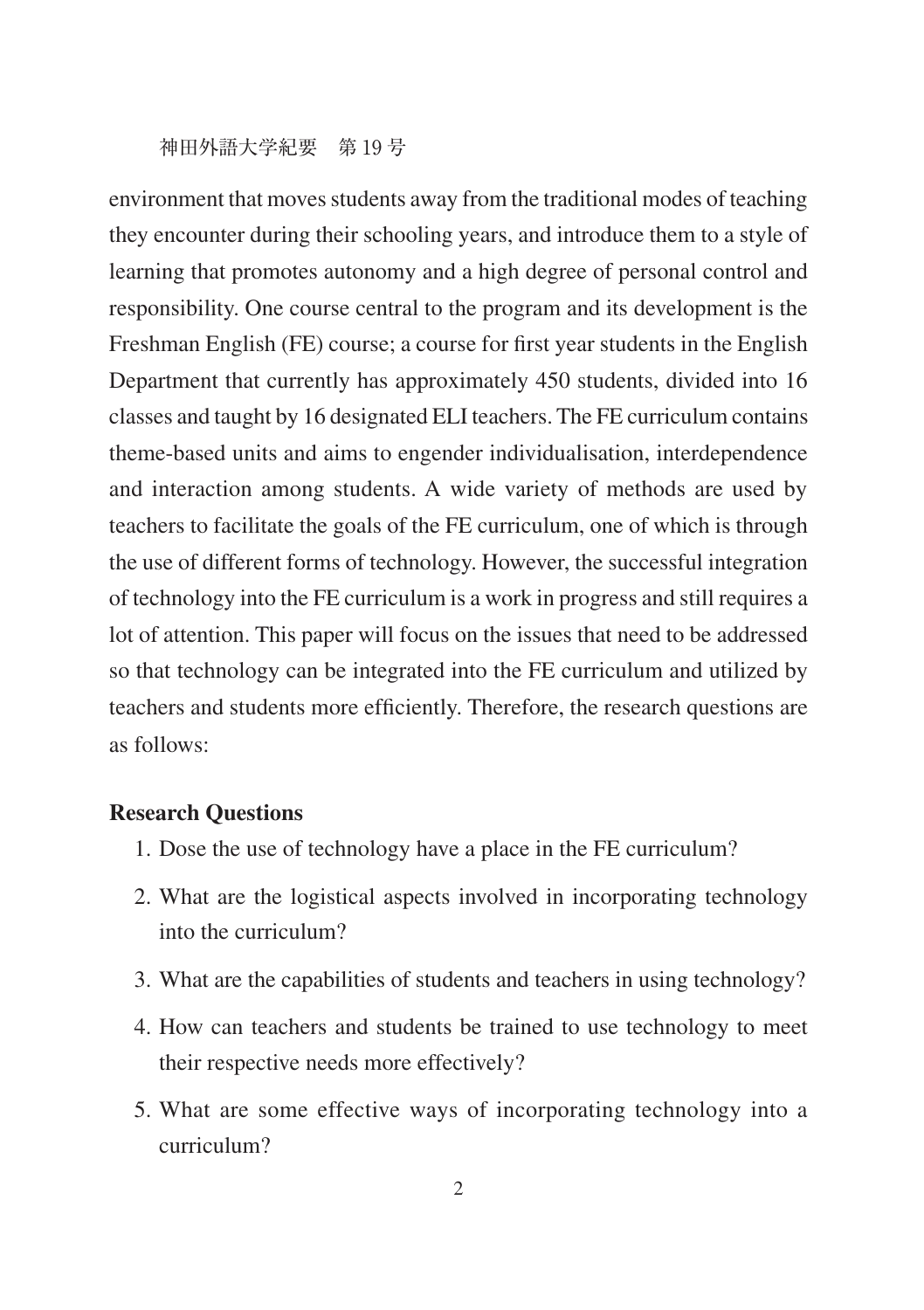# **Does technology have a place in the FE Curriculum?**

Before you can take a clear stance on the issues of integrating technology into a curriculum, you first have to ascertain exactly what you need technology for. As Mayer (2001) illustrates, 'history shows technology, from radio to TV to computers, has not made as successful impact on learning as one may have thought. This is due in most part to the fact that technology hasn't been used as an aid to help people learn, but simply foisted upon them with no real goal or aim. The technology was the focus rather than the learning.' Recognition of this fact is a step in the right direction and a lot of research has been undertaken to deal with this issue. Progress has been made but there still remains confusion over the role of technology in classes. As Warschauer (1999) states, technology in language teaching has gone from being a tutor to being more of a tool, but the question still remains, a tool for what? You need to know what the goals of the curriculum are before you can start implementing ideas or learning strategies, or thinking of ways to integrate technology into classes.

Once the objectives of a curriculum have been established, you can then look at whether technology can help achieve the aims set down in the framework. However, it is vitally important that a pedagogical framework is in place, because without one, you don't know what you are using technology for. You can't simply expect technology to be thrown into the curriculum as some kind of panacea. As Warschauer (1996) notes 'those who expect to get magnificent results simply from the purchase of expensive and elaborate systems will likely be disappointed. But those who put technology to use in the service of good pedagogy will undoubtedly find ways to enrich their educational program and the learning opportunities of their students.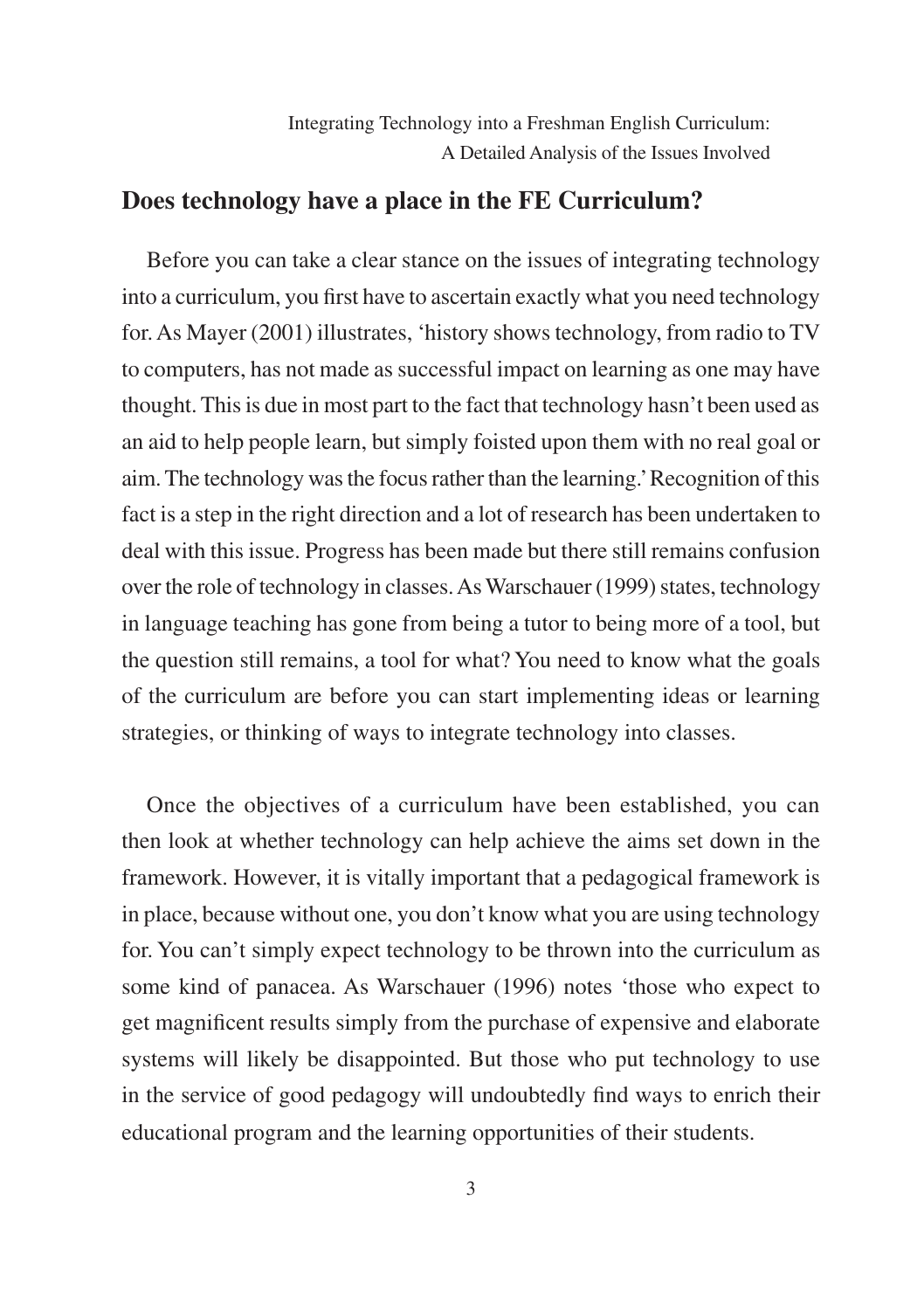Therefore, one first needs to look at what the curriculum at KUIS is specifically trying to achieve. At the heart of the curriculum at KUIS is the desire to accommodate individual differences of students (Johnson, 2004) or, in other words, to create a personalized curriculum. What does a personalized curriculum mean? In essence it is 'a course of study which is specially crafted on the basis of the differing aptitudes, needs, interests, and preferences of each student in which the student has a large measure of control and responsibility for progress and achievement' (Johnson, 2004) More specifically, the essential features of such a curriculum include flexibility, in terms of accommodating the routes, rates and modes of learning for students; choice, in terms of enabling students to exercise their learning preferences; and finally responsibility, in relation to moving the onus for progress and achievement from the teacher to the student. (Johnson, 2004)

So, with this in mind, can the use of technology contribute to reaching the objectives set down in the FE curriculum? The answer is definitely yes. Technology can be used in classes to enable students to gain independence and autonomy, to work collaboratively and co-operatively with students and to interact with students. As Johnson (2004) says, 'curriculum design and educational technology are still at the heart of attempts not only to accommodate but indeed celebrate individual needs, interests and preferences.' Calderon-Young (1999) lends further credence to this notion by stating that 'the proponents of computer-assisted language learning (CALL) claim that all of the technology we have at our disposal has the potential to empower students when it is used appropriately.' The key word here is *empower.*  Enabling students to take control of their own learning and govern their own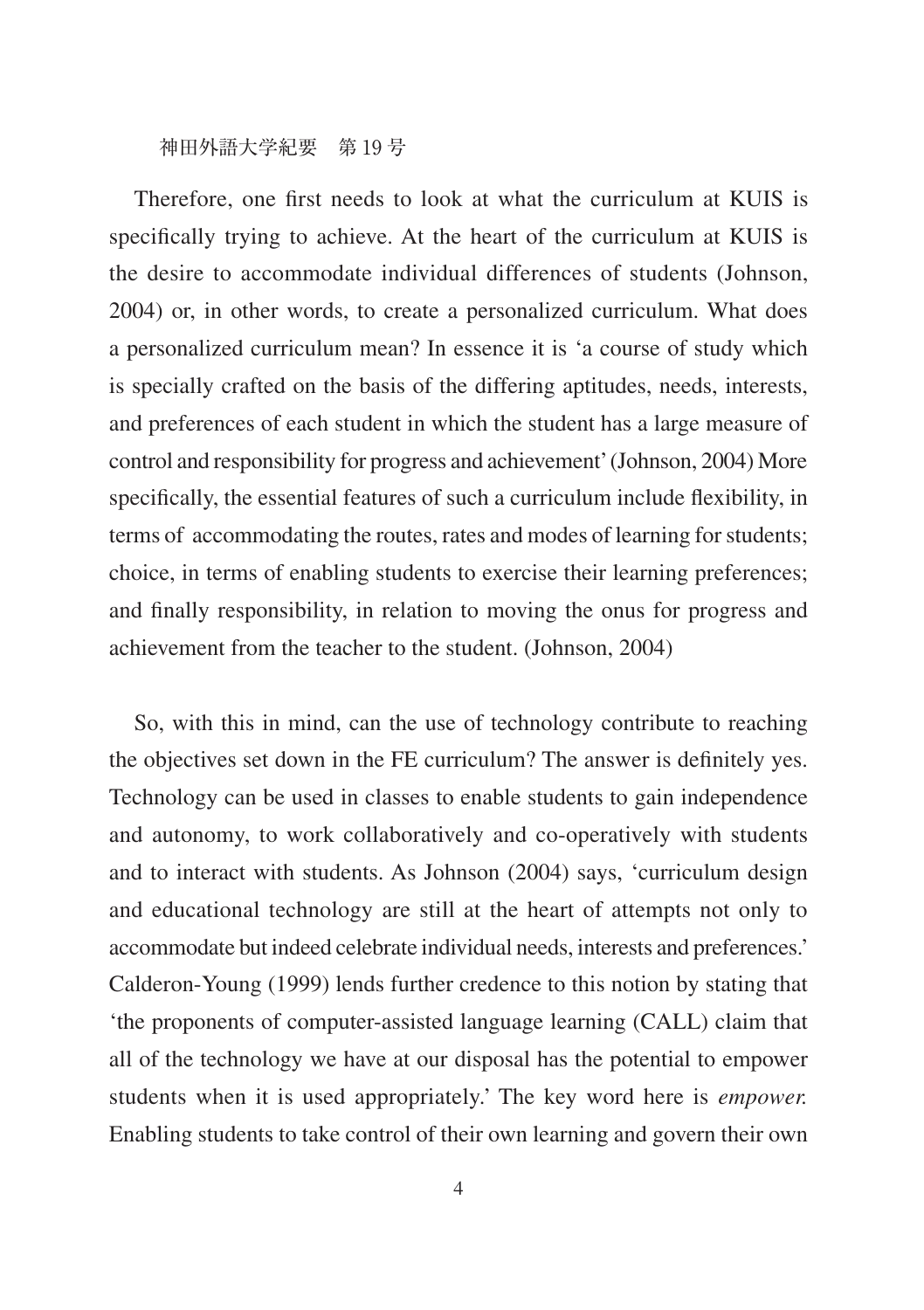learning is fundamental to the goals of KUIS. Further evidence is given by Warschauer (1996) when assessing the benefits of hypermedia (multimedia resources all linked together that allow learners to navigate their own path simply by pointing and clicking). He says that one of the distinct advantages in using hypermedia is that students gain much more control, over their own pace and over the direction they take, and what they choose to look at or ignore. These three examples clearly show that the benefits of using technology are closely aligned with the goals of the FE curriculum and that technology can play a vital role in its development.

Having established what the objectives of the FE curriculum are, and that technology has a vital role to play in reaching these objectives, the focus now needs to shift to what is involved in successfully incorporating technology into the curriculum.

# **What factors need to be taken into account to successfully integrate technology into the curriculum?**

The most basic element to look at is what technology is available for FE students and teachers to use. Fortunately, KUIS is equipped with a huge amount of quality technology that is available to FE teachers and students. There are twelve digital video cameras, six firewire cables (for capturing digital video), two digital cameras, a portable projector, a DVD burner, a DVD recorder, approximately fifty MD Players, and three 1GB portable flash disks (storage devices). In addition, the SACLA (Self Access Centre for Learner Autonomy) at KUIS houses six Blended Learning Space (BLS) classrooms,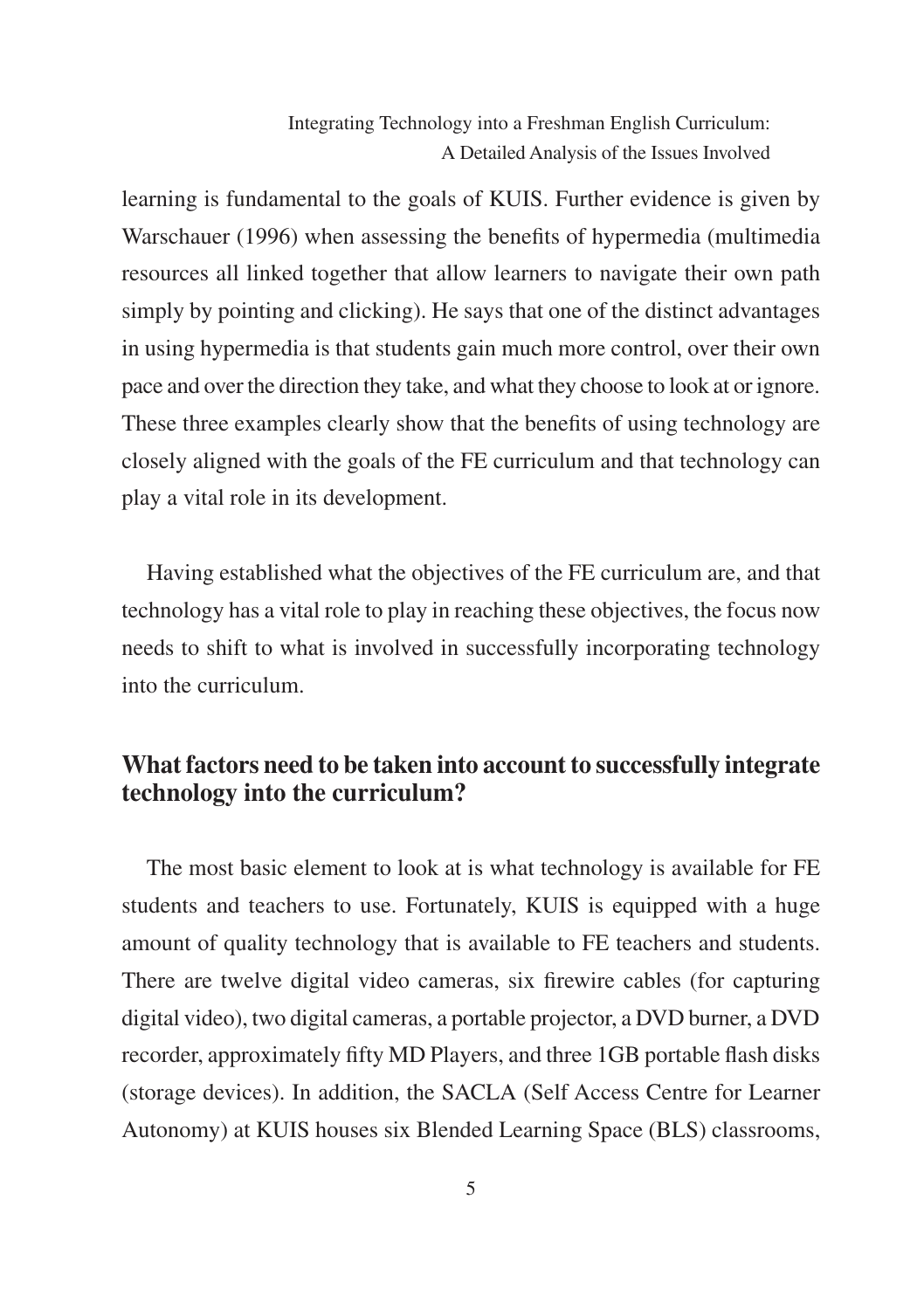each of which has about thirty notebook computers with Windows XP Professional operating systems and high-speed wireless internet connection, as well as a teacher's computer and projector. Moreover each BLS contains Hi-Fi cabinets equipped with multi-region DVD player and VCR deck, an MD Player and a satellite selector and receiver for watching satellite television through the projector. In contrast however, classrooms in all other buildings on campus are equipped with TV, VCR and DVD players only.

Therefore, in planning a curriculum it would be easy and extremely tempting to incorporate as many lessons as possible using technology or computers because of the seemingly infinite possibilities and the incredible facilities available. However, the first consideration that needs to be made is how often will technology, or a computer, be available to teachers and students? The BLS classrooms have almost everything a teacher could want, but currently most FE teachers are only in the BLS classrooms once a week. That means three lessons out of four each week are in classrooms that are equipped only with a TV, VCR and DVD player. This is a very important issue because a curriculum needs to take into account what is or isn't possible for a teacher to accomplish using technology. Indeed, in a survey conducted among ELI teachers including those teaching FE, over 50% of respondents stated that problems they had had using technology in classes were specifically caused by classrooms without the necessary facilities.

A perfect example of this dilemma is the incorporation of filmmaking into the curriculum. If set up correctly it is a wonderful opportunity for students to create, produce and entirely control their work from start to finish. It involves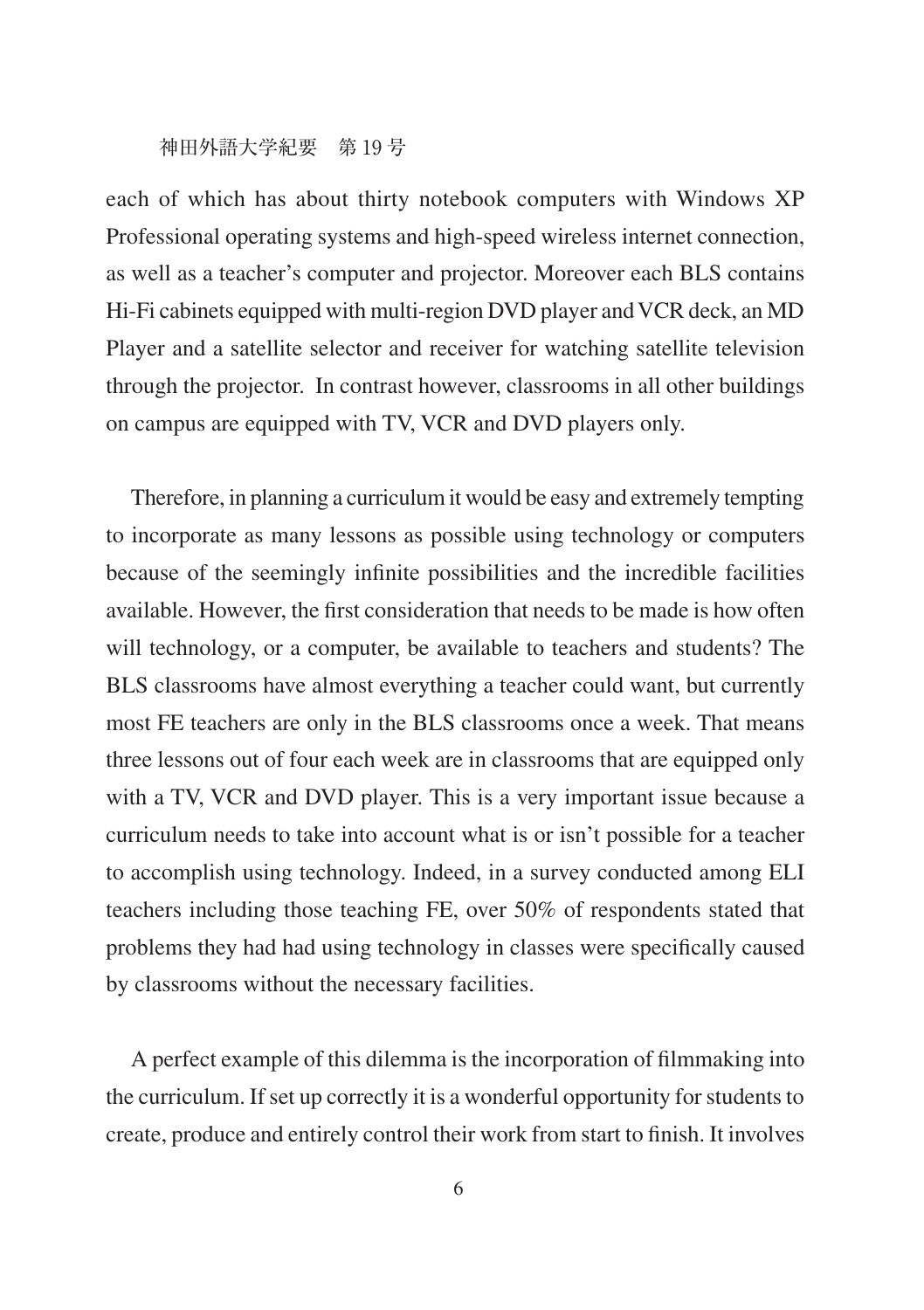collaboration, interaction, interdependence, autonomy, freedom of choice and responsibility on students – everything that KUIS is trying to achieve. But consideration needs to be made for what is involved in making a video from start to finish. The process up until capturing the video can be done on any given day. However, from capturing the video to editing it and exporting it to tape, CD or DVD requires the use of a computer. In addition it requires time to teach the students how to capture, how to edit and how to export. And it takes even more time for the students to actually carry out the process of each of these skills.

So therein lays the problem. Time and computers (as well as the requisite cables) are necessary to successfully enable students to complete their video projects, yet many FE teachers only have one BLS class per week. One class runs for 1.5 hours, but by the time students have come in, taken the computers out, set them up, attached the necessary cables and opened up the necessary programs, they are looking at about 1 hour and twenty minutes of class time. Then allowing 5-10 minutes to pack everything up at the end of the lesson, the actual working time in class is about 1 hour 10 minutes at best. Add to the fact that most of the students are working on software - in English - that they have never seen before, and it is clear that more than an hour or so is necessary.

But if teachers are only in the BLS once a week, what can be done? Teachers can't simply wait a week to continue the project because most of the time classes have moved on to different units by that time. This is a current problem in the FE curriculum and one that has seen teachers resort to all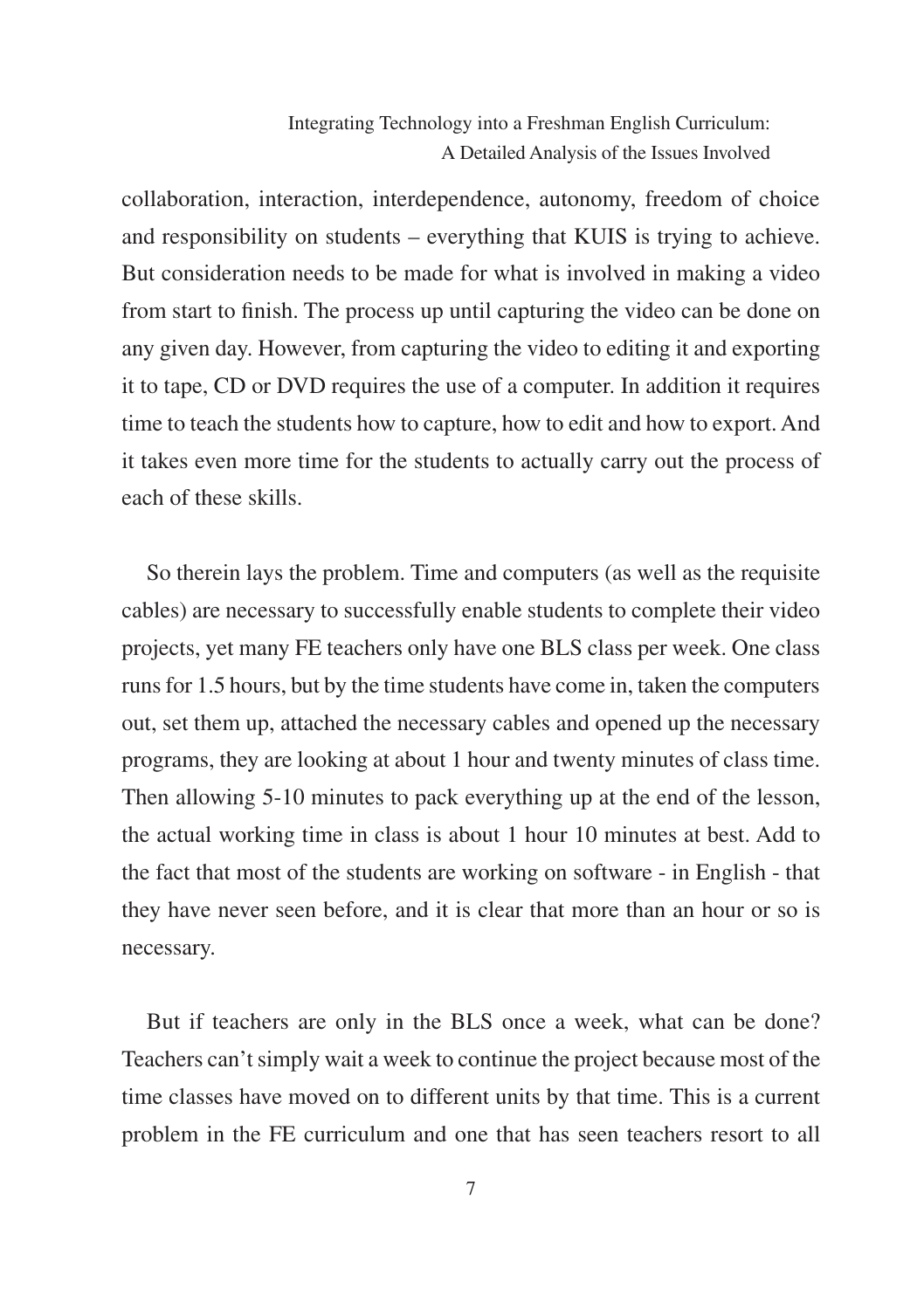sorts of measures to overcome it, including using staff from MEC (Media Education Center) to conduct tutorials completely in Japanese to save time – something that goes against everything KUIS and the FE curriculum is trying to achieve.

Though this is just one example, it highlights how unplanned incorporation of technology into the curriculum can be very problematic and frustrating for both teachers and students. Thus careful thought must go into curriculum planning to ensure that practical issues are recognized and catered for, and that class or project objectives are realistic. But it also brings up another pertinent issue.

# **What skills do teachers and students have using different forms of technology?**

When trying to integrate technology into a curriculum, this is a question that must be considered. The example above of the problems using video cameras is not just related to time issues. Very often, both teachers and students have very little idea about using different forms of technology that have somehow found their way into the curriculum. Firstly I will focus on the skills of teachers.

In a recent survey sent out to ELI/FE teachers asking them about their proficiency and experience using different forms of technology, responses were quite varied. In terms of which forms of technology teachers felt comfortable using, applications such as MS Word, MS PowerPoint, and MS Excel rated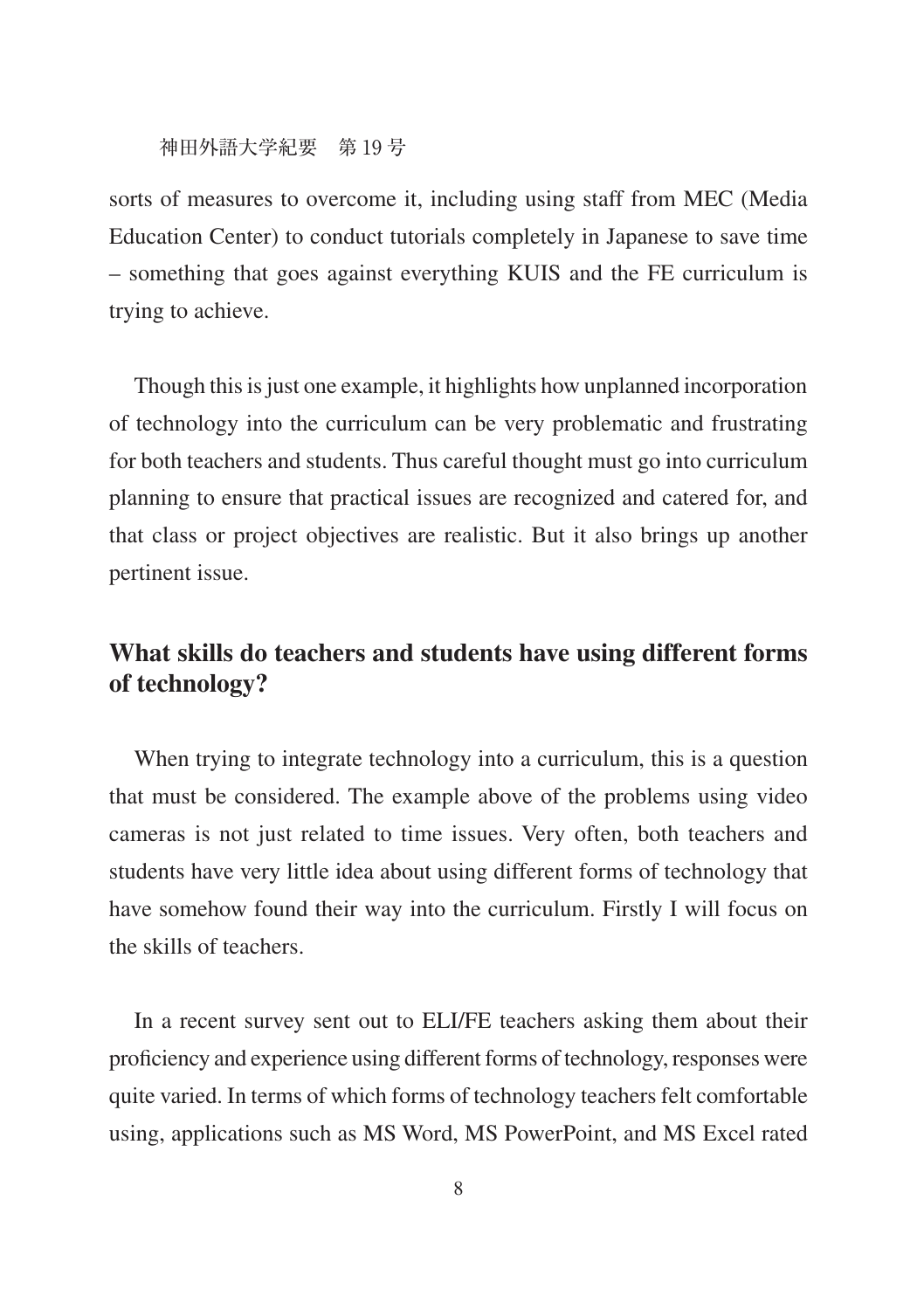highly, as did using the Internet, MD Players, Digital cameras and to a lesser extent video cameras. In contrast, only 32% of respondents said they felt comfortable using Windows Movie Maker, while just 20% said they were comfortable using I-Movie (both movie editing software packages).

| Which forms of technology are you familiar with and comfortable using? |                                   |                                 |
|------------------------------------------------------------------------|-----------------------------------|---------------------------------|
|                                                                        | <b>Response</b><br><b>Percent</b> | <b>Response</b><br><b>Total</b> |
| Microsoft Word                                                         | 100%                              | 34                              |
| Microsoft Excel                                                        | 70%                               | 24                              |
| Microsoft PowerPoint                                                   | 94%                               | 32                              |
| Microsoft Publisher                                                    | 14%                               | 5                               |
| <b>MD</b> Players                                                      | 88%                               | 30                              |
| Internet                                                               | 97%                               | 33                              |
| Video Cameras                                                          | 73%                               | 25                              |
| Digital Cameras                                                        | 88%                               | 30                              |
| <b>Microsoft Windows</b><br>Movie Maker                                | 32%                               | 11                              |
| Apple I-Movie                                                          | 20%                               | 7                               |
| Adobe Photoshop                                                        | 35%                               | 12                              |
| Macromedia<br>Dreamweaver                                              | 29%                               | 10                              |
| Moodle                                                                 | 17%                               | 6                               |
| <b>Total Respondents</b>                                               |                                   | 34                              |

**TABLE 1:** *A survey asking teachers which forms of technology they are familiar with and comfortable using*

This statistic was also reflected in response to which forms of technology FE teachers had used, and were comfortable using in their classes at KUIS. MS Word and MS PowerPoint rated highly, as did the Internet, MD players and video cameras. However only 11% had used Windows Movie Maker and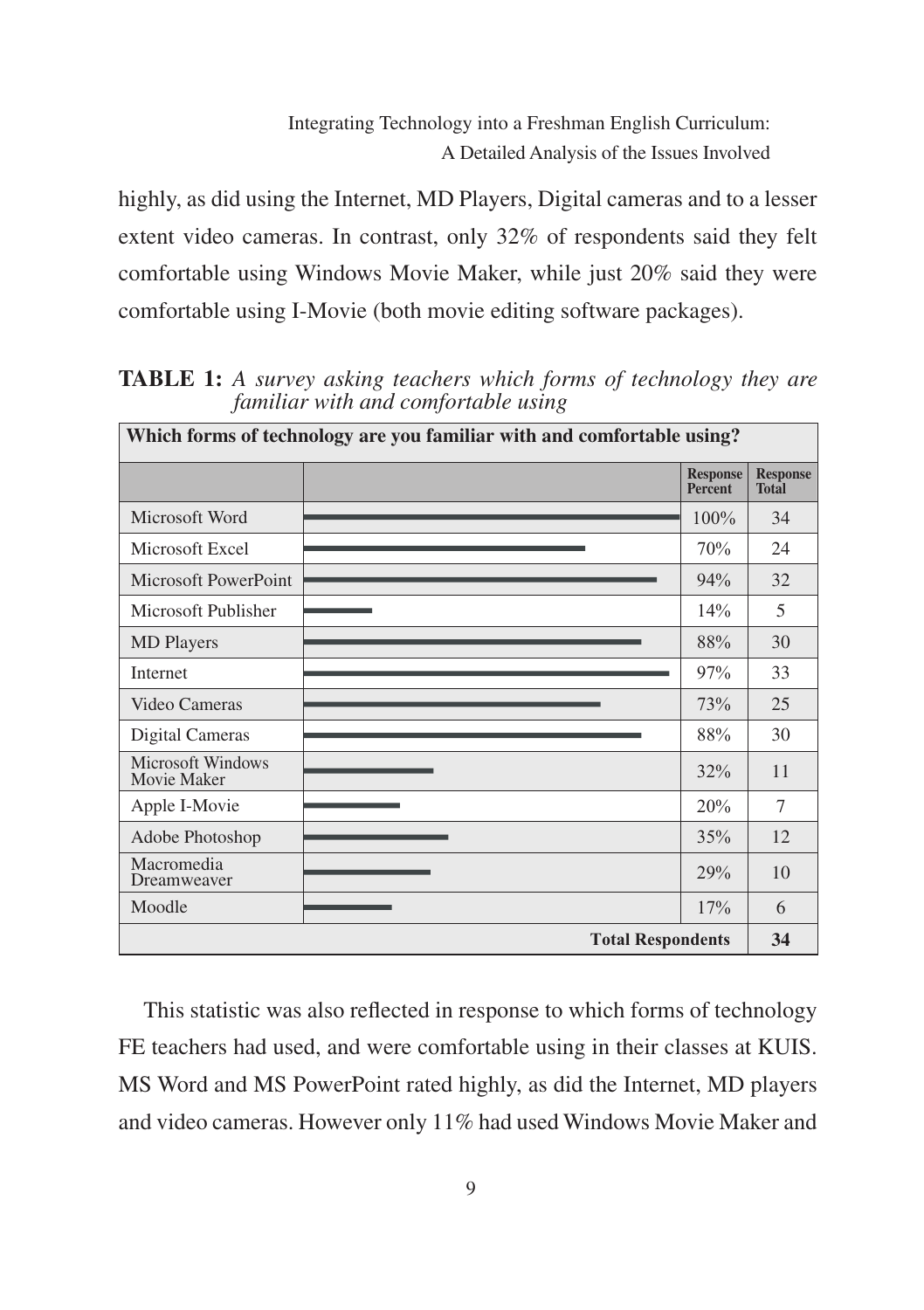20% had used I-Movie. When asked why they preferred using particular forms of technology more than others, the response was overwhelmingly that they were simply familiar with the respective pieces of technology.

What are the implications of these responses? Quite simply that teachers are only using forms of technology that they already know how to use. But if they are not familiar with different forms of technology then they are very reluctant to use them. This may seem obvious but it has an impact on classes and students. In the case of using movie editing software, teachers are quite clearly unfamiliar with it and thus shying away from using it. Or in many cases they are passing the responsibility over to members of MEC to teach students in Japanese. This is taking away great opportunities for students to produce wonderful pieces of work that they can have total control over. The motivational aspects involved in students filming, editing and producing their own movies are incredibly high, but due to lack of knowledge on the part of many teachers, students are not being offered these opportunities. This applies to any other form of technology too.

A further problem is created when individual teachers may be more proficient in using different forms of technology than other teachers. When one teacher utilizes a particular form of technology in a particular unit because he/she is comfortable using it and teaching it, but another teacher decides against using it in the same unit become of their own unfamiliarity with the technology, it causes a disparity in what students from different classes are receiving. Even though the curriculum is designed to be personalized and flexible, it is contentious that some students have access to learning new skills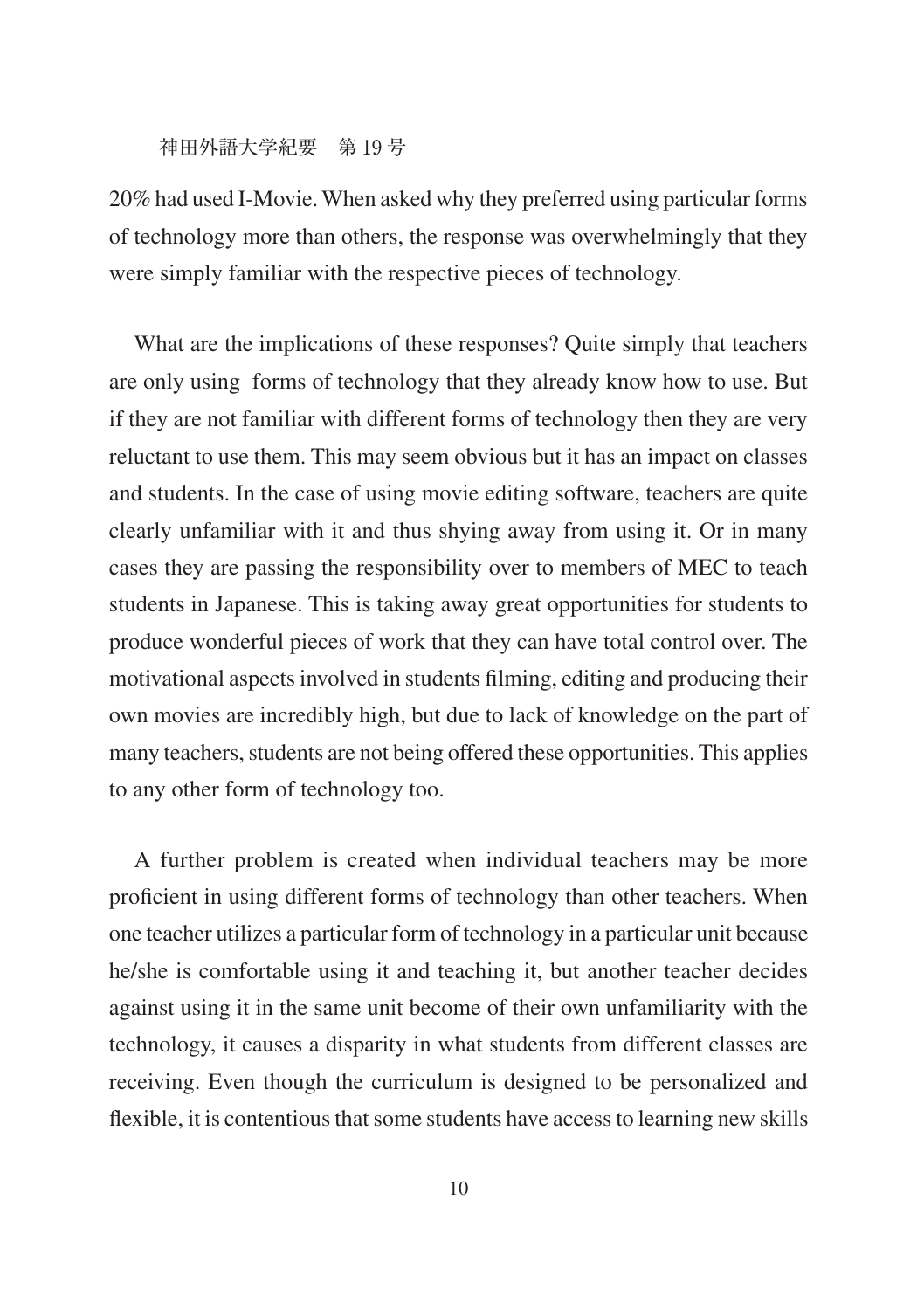while others don't simply because of a respective teacher's know-how. In fact, 48% of teachers surveyed responded that problems they had had using technology during their classes at KUIS had been caused by their own lack of knowledge in using the respective technologies. So naturally this in turn affects the skills the students receive. How can this problem be addressed? Through careful planning of the curriculum, but also through teacher training, a topic I will address later.

Before that, student proficiency in using different forms of technology needs to be looked at. Exposed to so many different forms of technology from a very young age, there is an assumption among teachers and people in general that the younger generations are growing up fluent in the use of technology. Particularly Japanese students, as it is the country where so many of the advances in technology are created. However, following an extensive survey of FE students, this is simply not the case. In fact, it was surprising enough to see that they weren't as proficient as may have been expected using different forms of technology, but what was most surprising was how little many of them knew about even basic applications such as using the Internet, E-Mail, and MS Office applications such as Word, PowerPoint and Excel. But it should not be so surprising considering that the Japanese Ministry of Education has only recently set computer literacy benchmarks for high school graduation and are seeking to have students proficient using technology by 2005. (see http://www.mext.go.jp/english/org/eshisaku/eshotou.htm)

In regards to using the Microsoft Office suite of applications, only 47% of respondents were familiar with MS Word before they entered KUIS. Moreover, at the time of the survey (shortly after  $2<sup>nd</sup>$  semester had begun) only 57% felt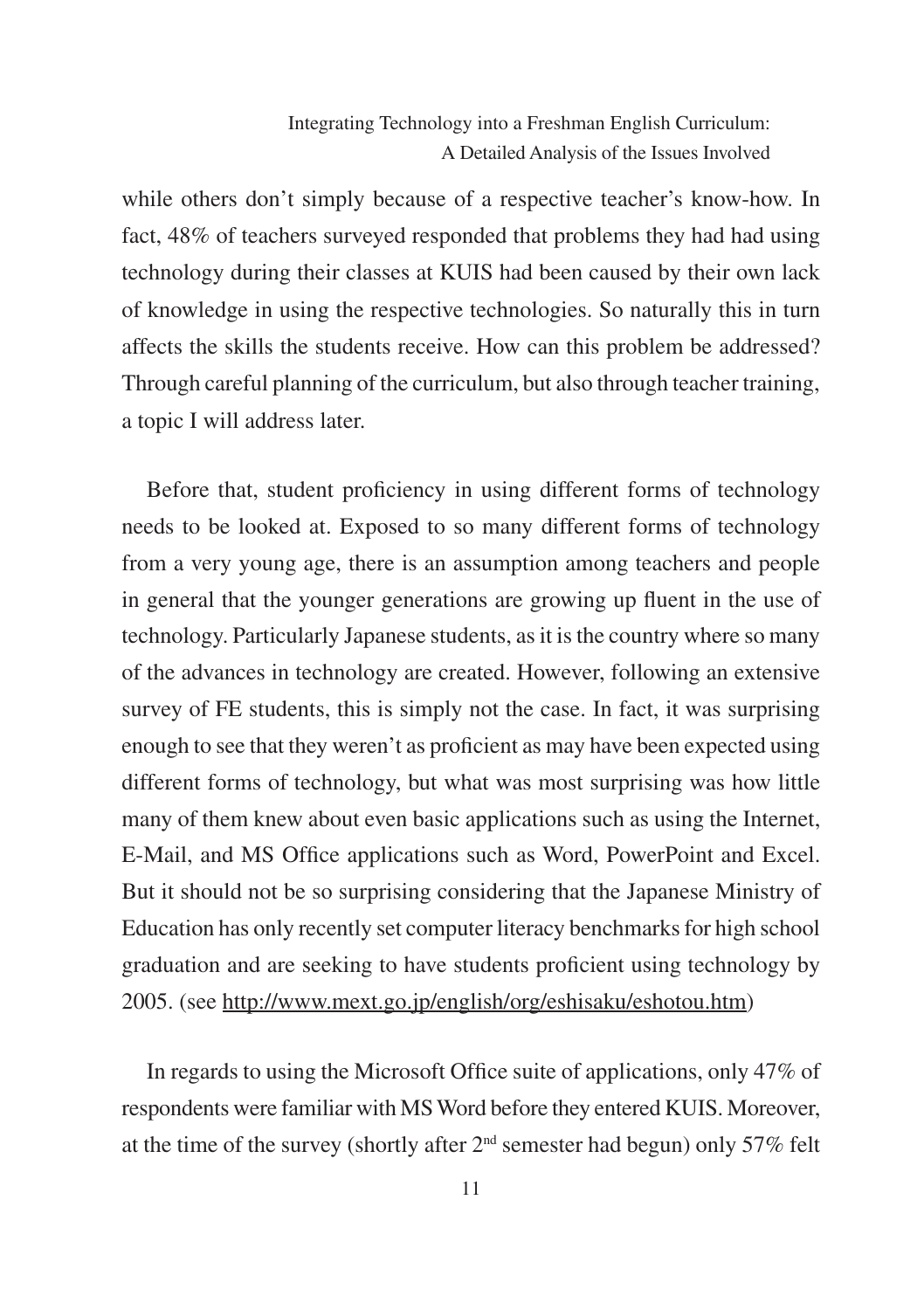comfortable using MS Word and could complete actions such as cutting, copying, and pasting. However only 33% knew how to format pages, use borders and shading, create backgrounds or use the drawing functions of MS Word. Their lack of basic knowledge using MS PowerPoint is also significant. Prior to entering KUIS only 17% of students surveyed said they could use PowerPoint. At the time of the survey the number had increased to 48%. Yet that means by second semester 52% of FE students surveyed were still not familiar with MS PowerPoint.

**TABLE 2:** *This survey looked at students' ability to use Microsoft Office applications such as Word and PowerPoint before entering the university and after 1st semester at the university. 147 students took the survey. Relevant results have been published*

| <b>Using The Microsoft Office Suite</b>                        |  |                                   |                                 |  |
|----------------------------------------------------------------|--|-----------------------------------|---------------------------------|--|
|                                                                |  | <b>Response</b><br><b>Percent</b> | <b>Response</b><br><b>Total</b> |  |
| I was familiar with MS Word before<br>entering this university |  | 47%                               | 69                              |  |
| I am now comfortable using<br>MS Word                          |  | 57%                               | 85                              |  |
| I can complete actions such as<br>cutting, copying and pasting |  | 57%                               | 84                              |  |
| I can create backgrounds in<br>MS Word                         |  | 17%                               | 25                              |  |
| I can use the Drawing Functions in<br>MS Word                  |  | 17%                               | 25                              |  |
| I could use MS PowerPoint before<br>entering this university   |  | 17%                               | 25                              |  |
| I am now comfortable using<br><b>MS</b> PowerPoint             |  | 48%                               | 80                              |  |
| <b>Total Respondents</b>                                       |  | 147                               |                                 |  |

Using digital video cameras and editing software is even bleaker. Prior to entering KUIS 13% of FE students surveyed said they were comfortable using digital video cameras. Of those who said they were comfortable using digital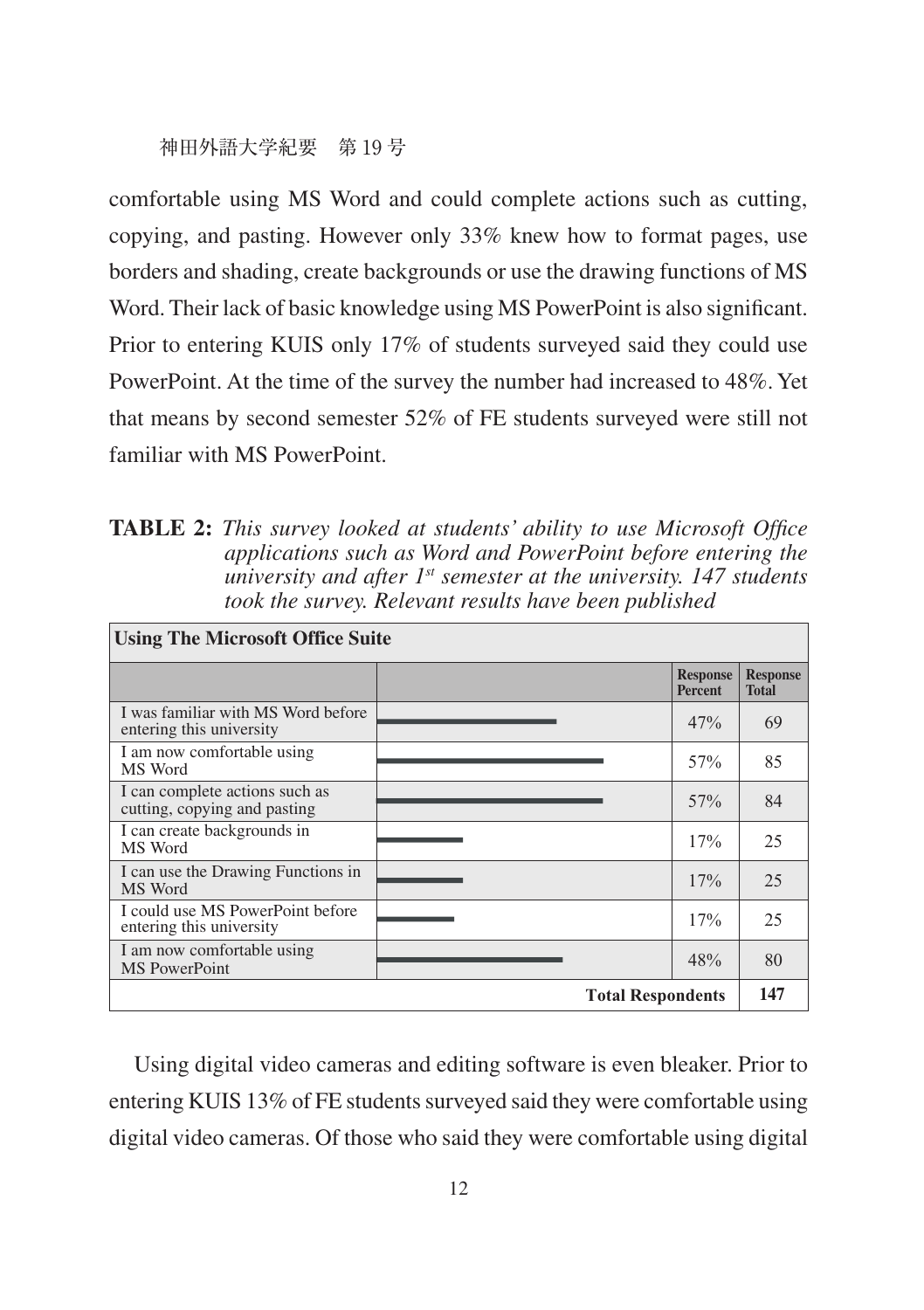video cameras, only 11% said they had used video cameras with an English menu. However, in terms of editing captured video, only 4% said they had experience using Windows Movie Maker and 2% said they had used Apple I-Movie prior to entering KUIS.

**TABLE 3:** *A survey asking students how much experience they had using video cameras and editing software. 147 students took part in the survey*

| <b>Using Video Cameras and Editing Software</b>                         |                          |                                   |                                 |  |  |
|-------------------------------------------------------------------------|--------------------------|-----------------------------------|---------------------------------|--|--|
|                                                                         |                          | <b>Response</b><br><b>Percent</b> | <b>Response</b><br><b>Total</b> |  |  |
| I had experience using video cameras<br>before entering this university |                          | 13%                               | 18                              |  |  |
| I have experience using video<br>cameras with an English menu           |                          | $11\%$                            | 15                              |  |  |
| I have used Windows Movie Maker<br>to edit movies                       |                          | $4\%$                             | 63                              |  |  |
| I have used Apple I-Movie to edit<br>movies                             |                          | $2\%$                             | 25                              |  |  |
|                                                                         | <b>Total Respondents</b> |                                   | 147                             |  |  |

I have chosen to use the particular statistics above because they are central to the issue of curriculum planning at KUIS. In the current FE curriculum there are numerous tasks that involve students using MS Word, MS PowerPoint, digital video cameras and Apple I-Movie (there aren't any explicitly suggesting the use of Windows Movie Maker but that is simply because those who constructed the curriculum in the past had no idea how to use it) In fact, creating videos and giving MS PowerPoint presentations are used as the Final Project (where students earn a high percentage of the final grade) in a number of units, which has the potential to be problematic. Why? Because the statistics above show that the majority of students don't know how to use these different forms of technology. That they are in the FE curriculum indicates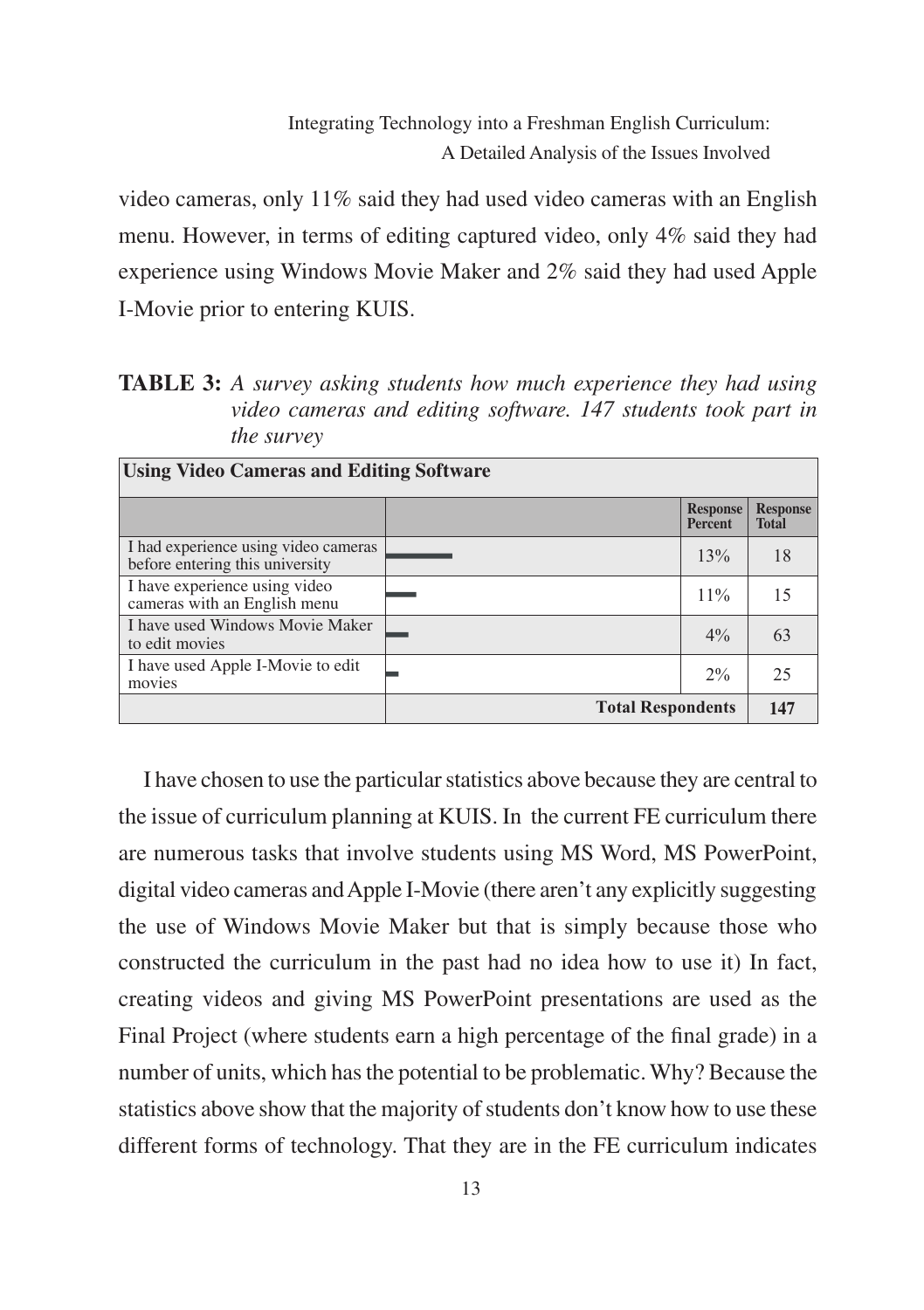that assumptions may have been made about students' capabilities, or that there was a lack of consideration for such issues when initially planning the curriculum. How can this be rectified? Teacher training and an examination of how students are taught technology is the most obvious way.

## **How can teachers be trained to use different forms of technology?**

It is evident from the survey results above that there are a number of discrepancies between teacher know-how using technology, student know-how using technology and curriculum demands. So how can these discrepancies be remedied? Before you can tackle the problem of teaching students, you first have to tackle the problem of training teachers. This issue has been a thorn in the side of KUIS for some time now. In response to how teachers have solved issues they have had with technology in the past, 85% said that they taught themselves. With more than 40 teachers on staff, various committees in place and a curriculum that constantly requires teachers to incorporate technology into their teaching, this is not an ideal situation.

There have been a number of suggestions or methods employed in the past to train teachers to use different forms of technology. When teachers were asked which options they would like to take to improve their skills using technology, opinions were divided. 12% of respondents said they would like lunchtime workshops held by fellow teachers, 15% said they would like workshops held by teachers before the commencement of first semester, 27% said they would prefer guides and tips on where/how to teach themselves, 27% said they would like formal training provided by external, qualified staff and 15% said they would like a combination of the options on offer.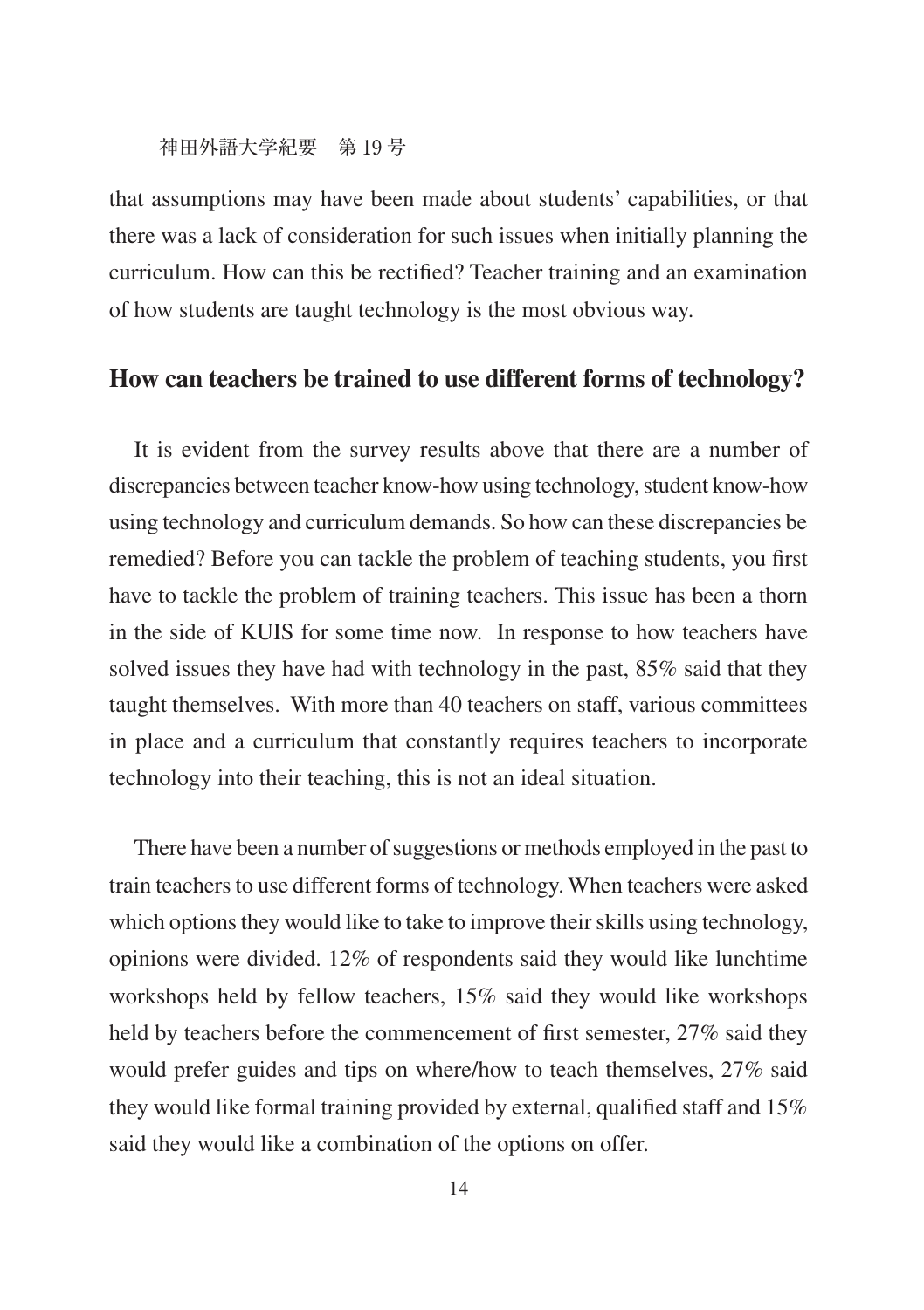# **TABLE 4:** *This asked teachers what options they would like offered to help them increase their skills using different forms of technology. A total of 34 teachers participated*

| What could be done to improve your skills in using different forms of technology? |                          |                                   |                                 |
|-----------------------------------------------------------------------------------|--------------------------|-----------------------------------|---------------------------------|
|                                                                                   |                          | <b>Response</b><br><b>Percent</b> | <b>Response</b><br><b>Total</b> |
| Lunchtime workshops held by<br>fellow teachers                                    |                          | $12\%$                            |                                 |
| Workshops held by teachers<br>before first semester                               |                          | 15%                               |                                 |
| Guides and tips on where/how to<br>teach myself                                   |                          | 40%                               | 14                              |
| Formal training provided by<br>external, qualified staff                          |                          | 32%                               | 11                              |
| A combination of the above<br>(reasons provided)                                  |                          | 15%                               |                                 |
|                                                                                   | <b>Total Respondents</b> |                                   | 34                              |

Looking at the different options, some are more feasible than others, but each needs to be examined. Even though formal training provided by external, qualified staff rated highly in the survey of ELI/FE teachers, it is not something that can be pursued. The first reason is practicality. As Fitzgerald (2004) says, nearly all on and off campus training is done in Japanese. The drawbacks of this are obvious. Fitzgerald also points out that IT professionals without English Language Teaching experience cannot easily imagine how to use CALL or technology to teach effectively. Further, the cost to benefit ratio does not add up. Teachers at KUIS are on 2-4 contracts so constant training of incoming teachers would become expensive. And what's more, KUIS would effectively be training teachers to benefit different schools after they move on from KUIS.

The idea of training teachers before the commencement of first semester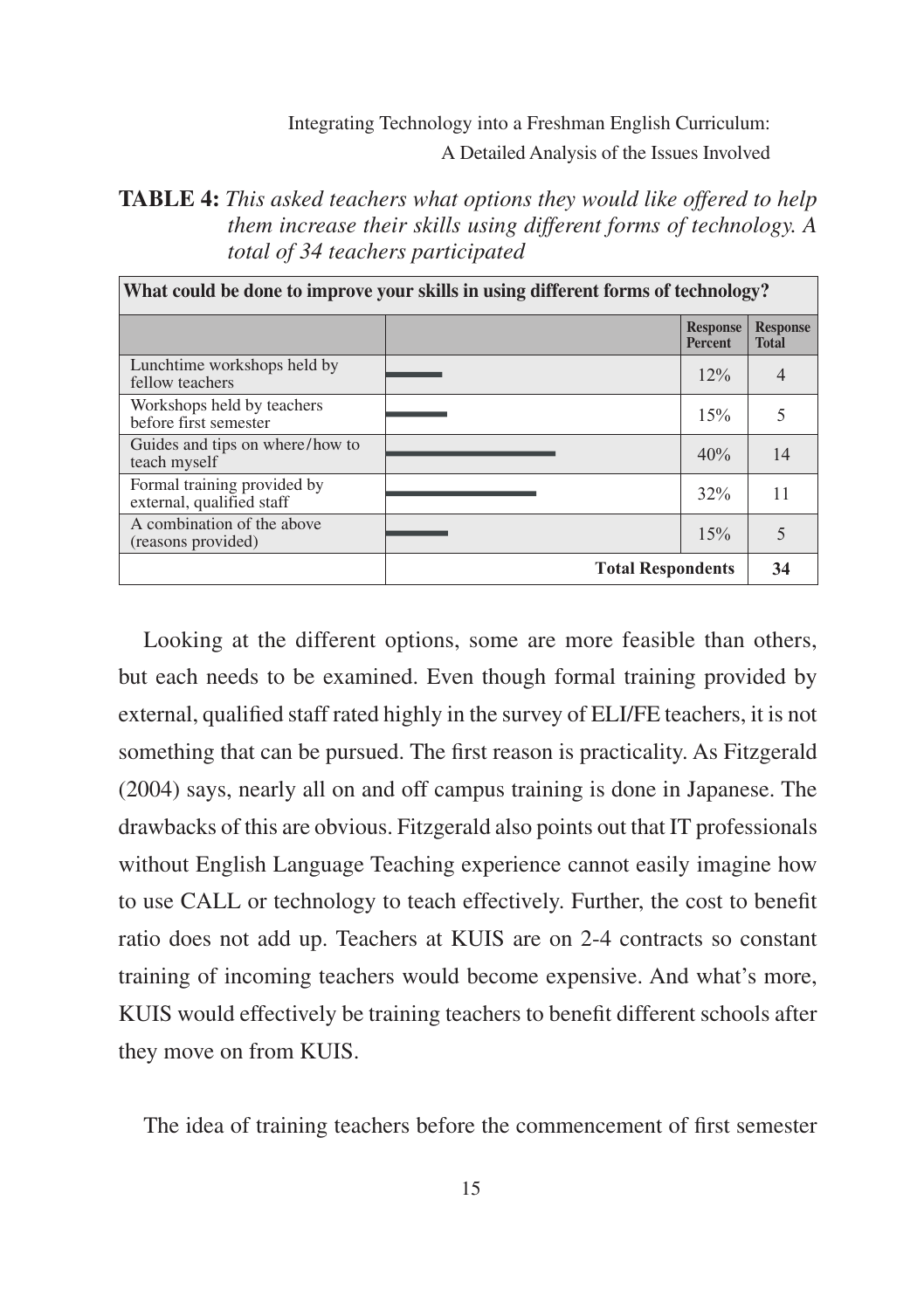brings up an interesting dilemma. Do you train teachers according to what is already – rightly or wrongly – in the curriculum, or do you try to integrate technology into the curriculum based around the skills that FE teachers already possess? It must be the first option simply because the second option – with the short-term nature of contracts at KUIS – is not viable. The curriculum would have to constantly shift, evolve, regress and change ad infinitum to accommodate incoming teachers.

Training FE teachers to use the different forms of technology they will be required to use in the curriculum is a definite possibility, but measures need to be taken to ensure a greater success rate than similar ideas that have been used in different areas at KUIS in the past. Though there is currently nothing in place that addresses this possibility, the IRP (Internet Research Project) committee does conduct workshops for new teachers prior to first semester. However, their success rate has been limited. Moreover, the workshops are targeted at maximising use of the BLS rather than on the specific forms of technology that FE teachers would need training with. One of the reasons for the varying success rates of IRP's workshops is that the context is not set clearly enough. How to use the resources is taught in the workshops, but not when, why, and how in relation to different classes. Of course IRP can't govern or predict what each new teacher may or may not do in their classes, but it nonetheless does often mean that teachers feel a little at sea with the knowledge of using different forms of technology without any real context for their use. If the FE committee was to introduce similar workshops, it would need to ensure that a clear context and explanation for the use of the different forms of technology was provided.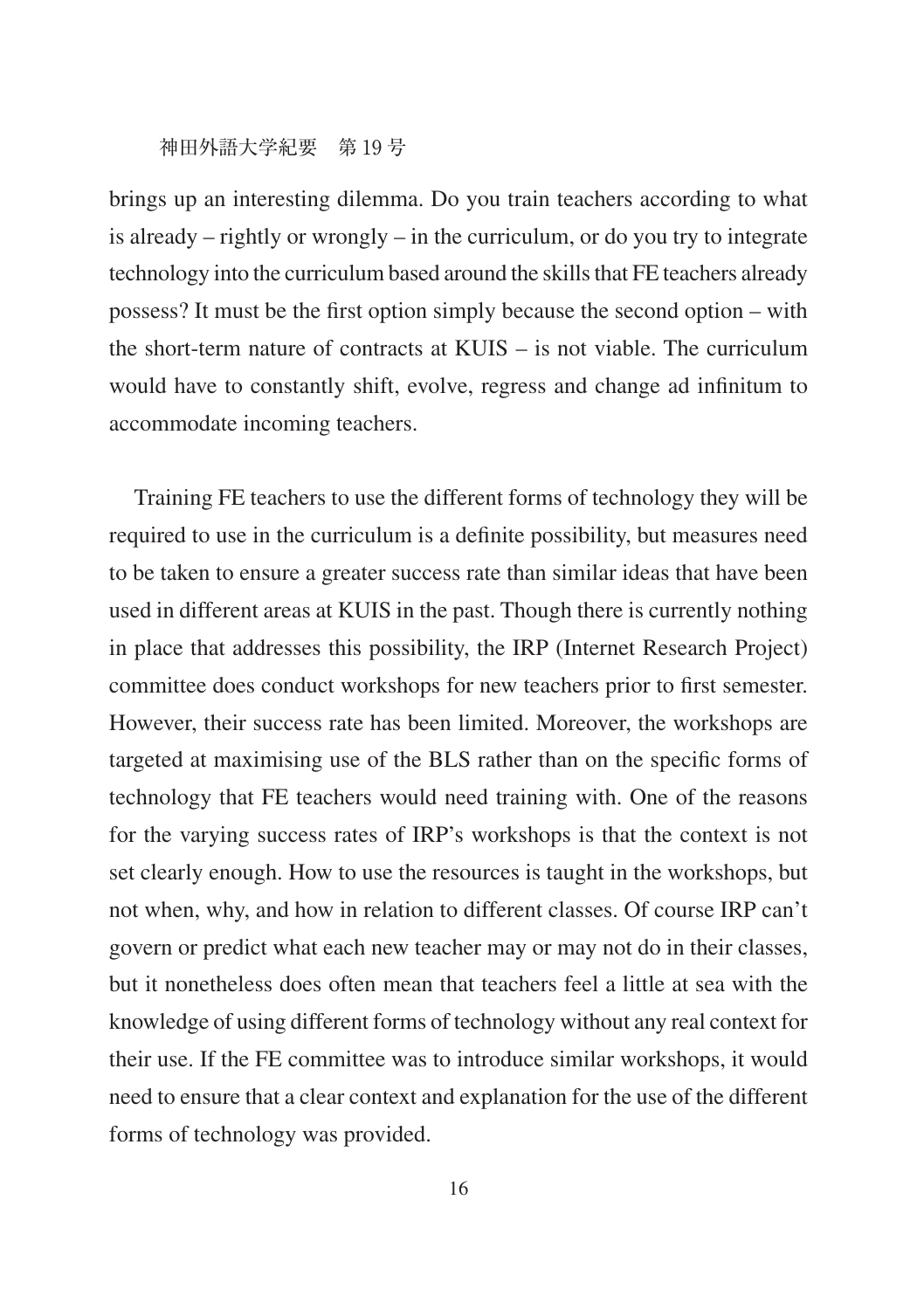The final issue is who would conduct these workshops? In a pilot project in Egypt, Warschauer (1999) said he chose to train a leadership core in the uses of technology rather than conducting short-term training for large numbers of teachers. This is interesting, particularly in the KUIS context – and for most universities with EFL teachers in Japan – because as long as teachers are on relatively short term contracts of 3 and 4 years, it will be almost impossible to create this kind of leadership cadre that facilitates the utilization and training of technology to a broader group that Warschauer talks of. As long as teachers keep coming and going at regular intervals and technology continues to advance at its current rate, then having teachers with the necessary skills to use technology well and efficiently, or training teachers to do so, will be a continual headache.

One possible solution is to make how-to manuals for using the different forms of technology. Most computers nowadays come with a 'printscreen' function, to take pictures of what's on your monitor at any given time. This allows the writers of these manuals to provide graphic, as well as written instructions. Upon completion these manuals could be placed on the network and made accessible to FE teachers. Workshops could be held using the manuals as guides so that a group setting could benefit from trial, error and discussion, but teachers would also have the opportunity to work individually on improving their skills. Having the manuals on the network would also eliminate the problem of teachers coming and going. The manuals would always be there for new and old teachers alike. The only thing that would have to be updated would be manuals specific to newer forms of technology being introduced to the existing curriculum.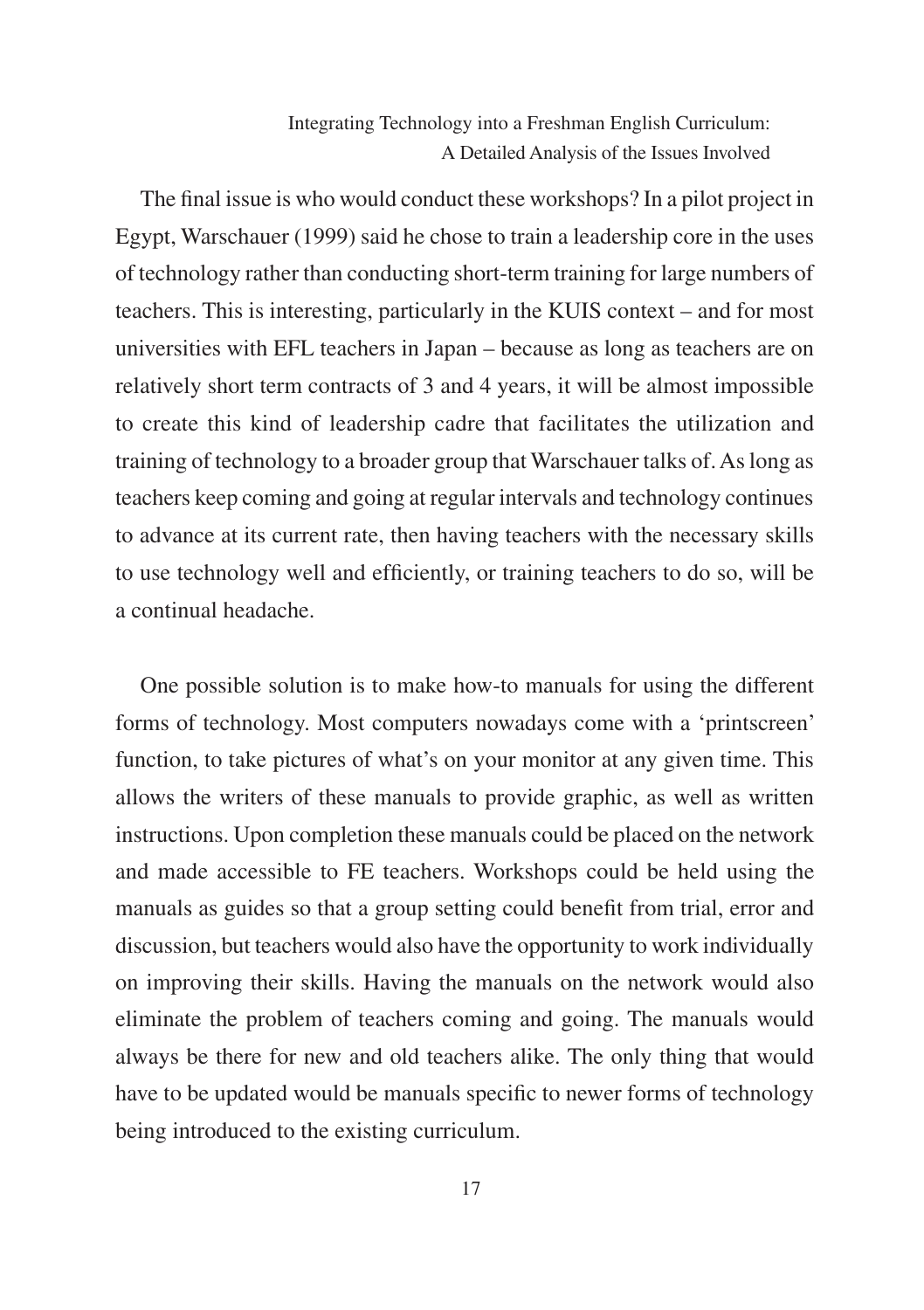# **How can technology be utilized most efficiently for students?**

The first thing that needs to be taken into account is what the technology is being used for. Is it being incorporated into the curriculum to simply teach students a new skill using technology or is there an alternative or accompanying goal in mind? The FE curriculum at KUIS has a dual purpose in mind. The first is to teach students how to use different forms of technology that will help them during Freshmen English and beyond. The second is to do so within the pedagogical framework set down in the curriculum's objectives, meaning that whilst students are learning how to use different forms of technology, they are also being provided with activities that facilitate individualization, interdependence and interaction

The pedagogical goals of the curriculum must always remain central to planning, and technology must be integrated in such a way that achieves these goals.

If there aren't any pedagogical parameters, the use of technology in a curriculum will have two major flaws. The first is that technology, intentionally or not, could end up being taught solely for the purpose of teaching different forms of technology. If this happens, not only are the objectives of KUIS forgotten, but classes also run the risk of becoming nothing more than computer classes, or IT classes – something which KUIS is vehemently against. The second is that technology can often be utilized or relied upon as some kind of fancy resource that is highly beneficial to students simply because it is technological, new and modern. The problem with this of course is that,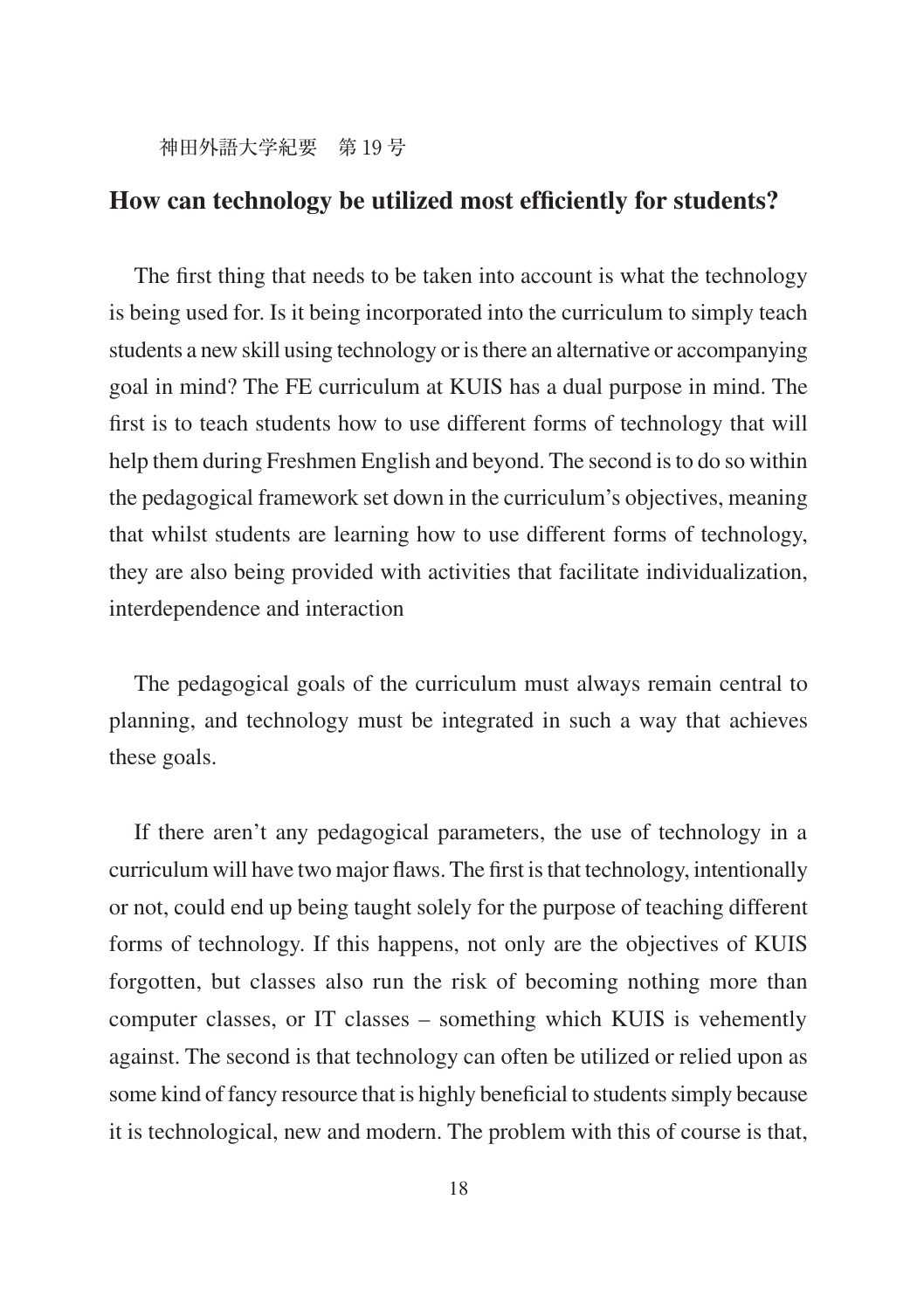as Chapelle (2003) notes, there is still a lot of debate over whether the use of technology demonstrably benefits students more than a traditional classroom setting when learning a language. But when technology is used as a tool to facilitate pedagogical objectives, then its integration into a curriculum will be much more successful and beneficial to students.

A good example of how this has been achieved successfully in the current FE curriculum is the incorporation of MD Players for listening activities. Students are first introduced to MD Players at the start of first semester and made aware that they will be using MD Players for listening activities throughout the year. Students are put into pairs and then each pair is given one MD Player. They begin by going through a variety of communicative activities which help them become familiar with the technology and allow them to produce useful vocabulary such as 'rewind', 'play', 'stop', 'pause', 'fast forward'. After that they are required to produce more complex phrases relevant to the MD Players and forthcoming activities such as 'shall we rewind?' 'do you want to listen again?' 'can we stop there?' 'did you understand that section?' and so on. Following that they move onto the specific listening activities.

The important thing is that the technology is being used on two fronts. On the one hand students are learning to use the MD Players and the target language that goes with them, but on the other hand they are being given autonomy and control over their learning. Once they have learnt how to use the players, they can then work through activities at their own pace. They can choose which language is relevant to them at any given stage, they can control what they listen to and how many times they listen to particular passages,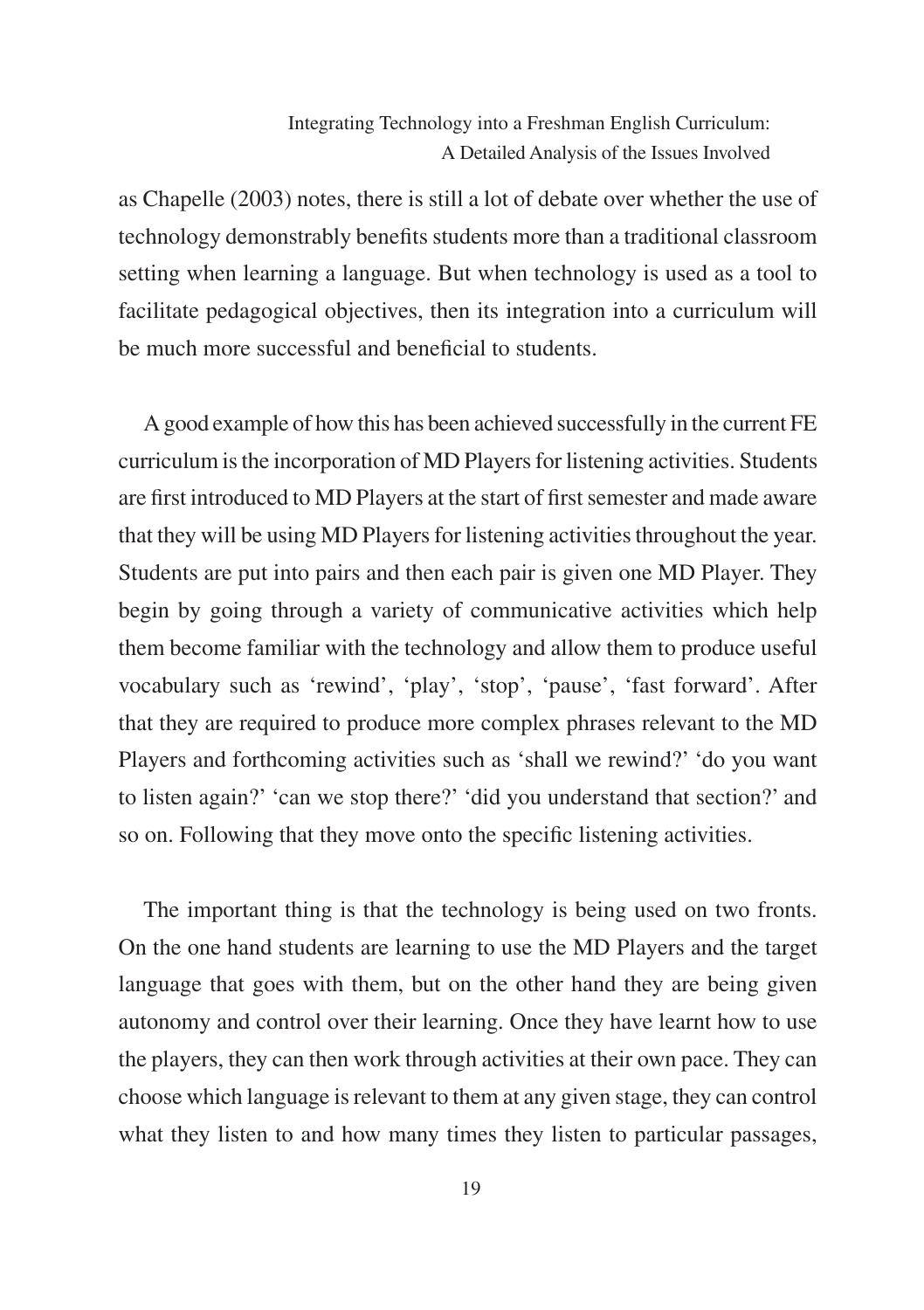and they can work through activities in a way that is suitable to their needs regardless of what other pairs are doing. The dual focus of teaching them technology within a pedagogical context is being adhered to. If this premise of integrating technology into the curriculum is kept in mind, then it doesn't matter what kind of technology is utilized. The end result should always be the same.

# **Conclusion**

In summing up, the use of technology has become a huge part of the language learning environment globally and at KUIS, and continues to facilitate innovative teaching methods in the classroom. There is no doubt that as different forms of technology become more available, accessible and affordable, their place in classrooms and curriculums will continue to become more important. However, incorporating technology into any given curriculum will not ensure that it has the desired effect or is immediately successful. A solid pedagogical framework must be in place to ensure that technology is being used for the right reasons, and not just as some kind of fancy gimmick or distraction from the ultimate target. Technology itself will not necessarily make students better, or more successful learners, but when used in conjunction with sound pedagogical principles, it has almost limitless potential. Further, the curriculum must be planned so that unrealistic goals aren't set and undue pressures aren't placed on teachers to incorporate technology.

Thus, the abilities of teachers and students using technology cannot be overlooked. If either lacks the required skills, then lessons will not work and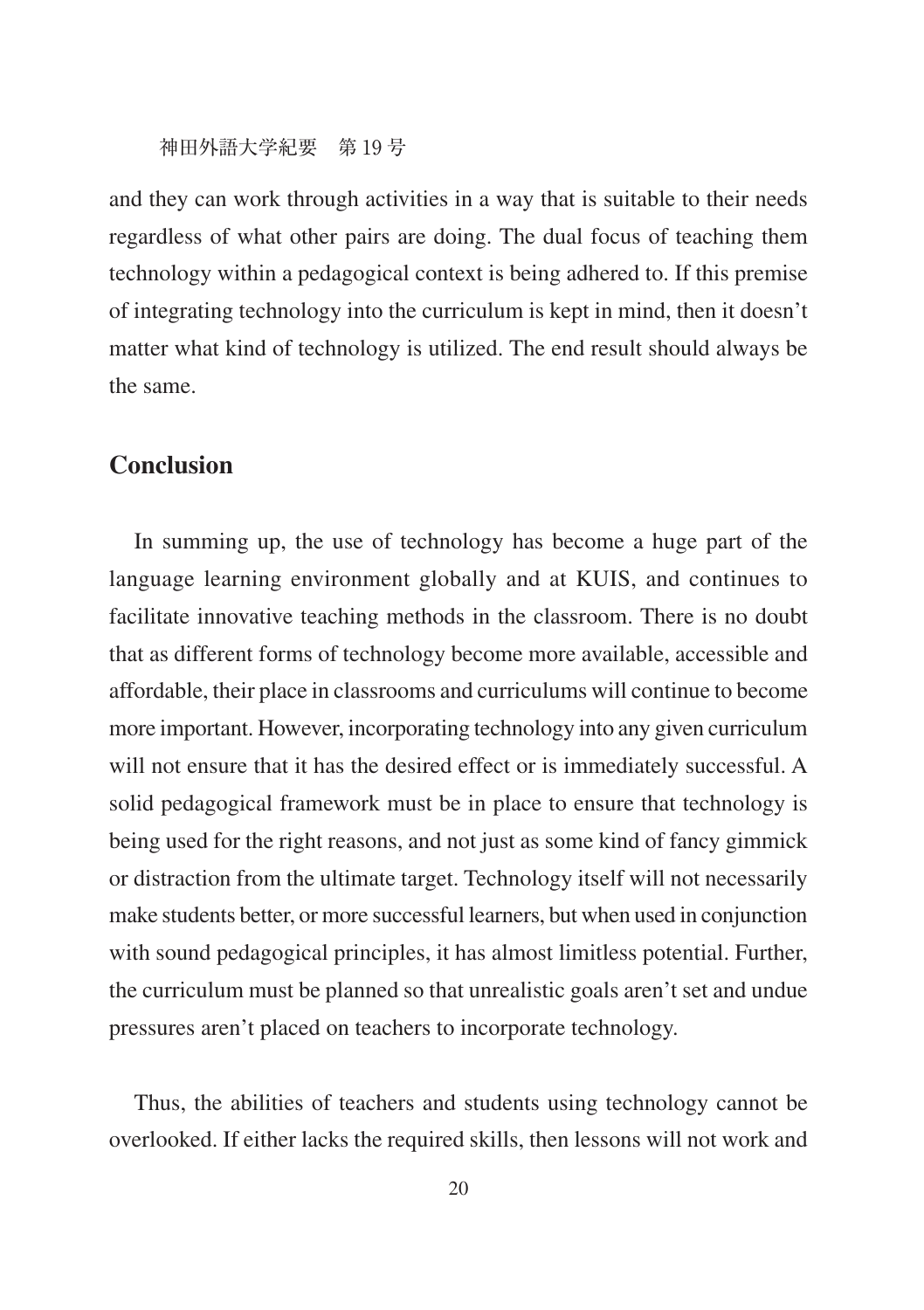the curriculum and the integration of technology can suffer. For students to know how to use technology, teachers must teach them, but if teachers don't know how to use the technology, then there must be measures such as manuals, guides to websites, workshops and so forth in place for them to acquire the necessary skills. If teachers feel confident they can learn to use different forms of technology, then they will use them. However without the opportunity to attain such skills, not all teachers will take the chance of utilizing technology in their classes or risk having their lack of technical skills embarrass them in front of their students.

If all these factors are taken into account, then technology can play a significant and enjoyable role in the language learning process.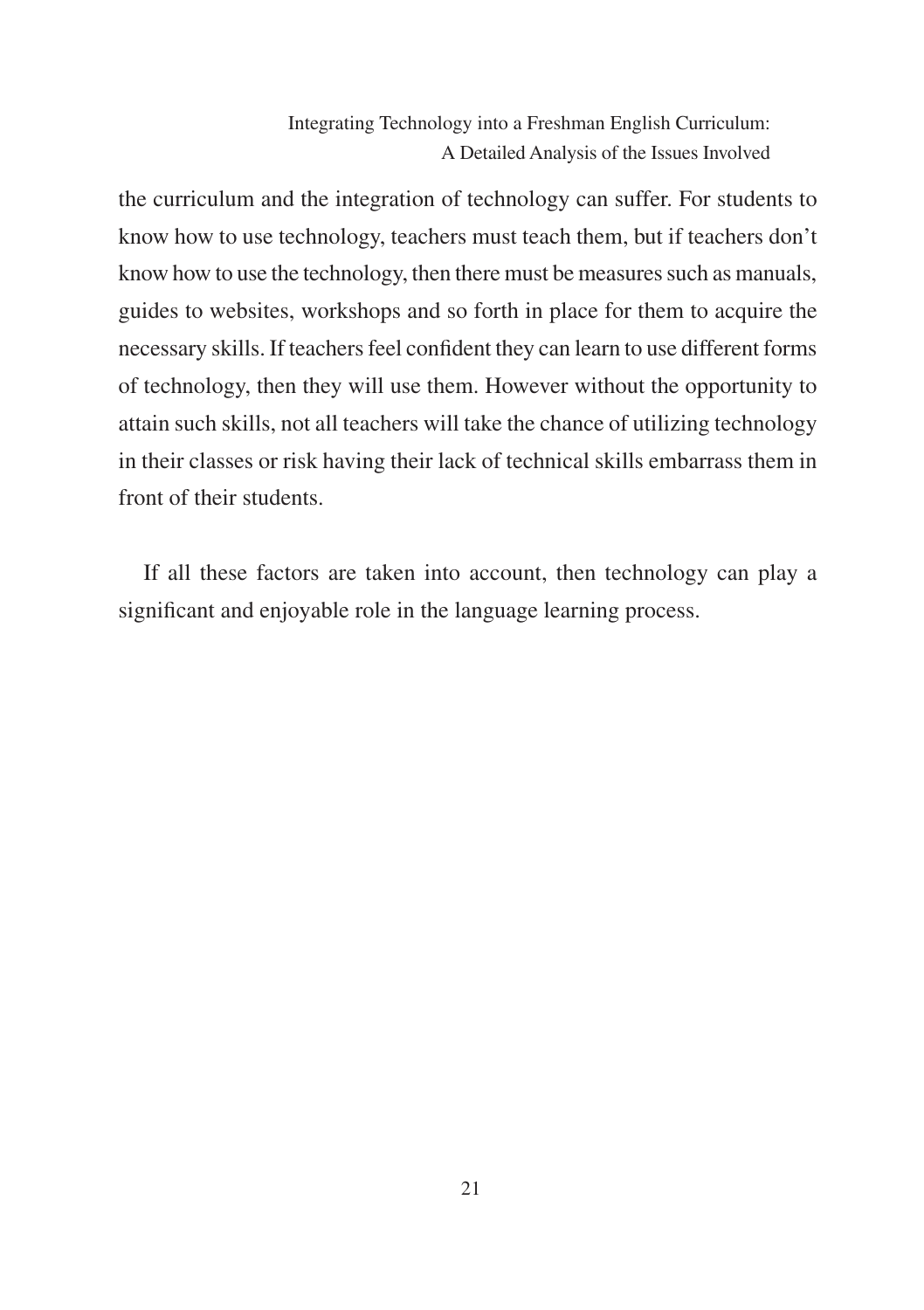# **References**

- Calderon-Young, E (1999) Technology for teaching foreign languages among community college students. *Community College Journal of Research & Practice*; (23) 2, 161-169
- Chapelle, C. (2003) *English Language Learning and Technology*, Philadelphia: John Benjamins Publishing
- Corea, S. (2000) Cultivating technological innovation for development. *Electronic Journal on Information Systems in Developing Countries*, *2* (2), 1-15 Retrieved November 16, 2005 from http://www.ejisdc. org/vol2/v2r2.pdf
- Fitzgerald, M & Rosalia, C (2004) Teachers training teachers, *Working Papers in Language Education*, 1, 81-102
- Hagen, S (ed) (1993) Using tech. in lang. teaching, London, CILT
- Japan Ministry of Education, Culture, Sports Science and Technology (2002) *Major policies: Elementary and Secondary Education*. Retrieved November 19th, 2005, from http://www.mext.go.jp/english/org/eshisaku/ eshotou.htm
- Johnson, F. (2004) Learner autonomy: From concept to curriculum the Kanda experiment, *Working Papers in Language Education*, 1, 5-11
- Kohoven, V (1992) Experimental language learning: Second language learning as a co-operative learner education. In Nunan, D (ed) *Collaborative language learning and teaching*. Cambridge: Cambridge University Press
- Mayer, Richard (2001) *Multimedia Learning*, Cambridge: Cambridge University Press
- Shetzer, H. & Warschauer, M. (2000) An electronic literacy approach to network-based language teaching. In M. Warschauer & R. Kern (Eds) *Network-based language teaching: Concepts and practice* New York: Cambridge University Press (176) 171-185